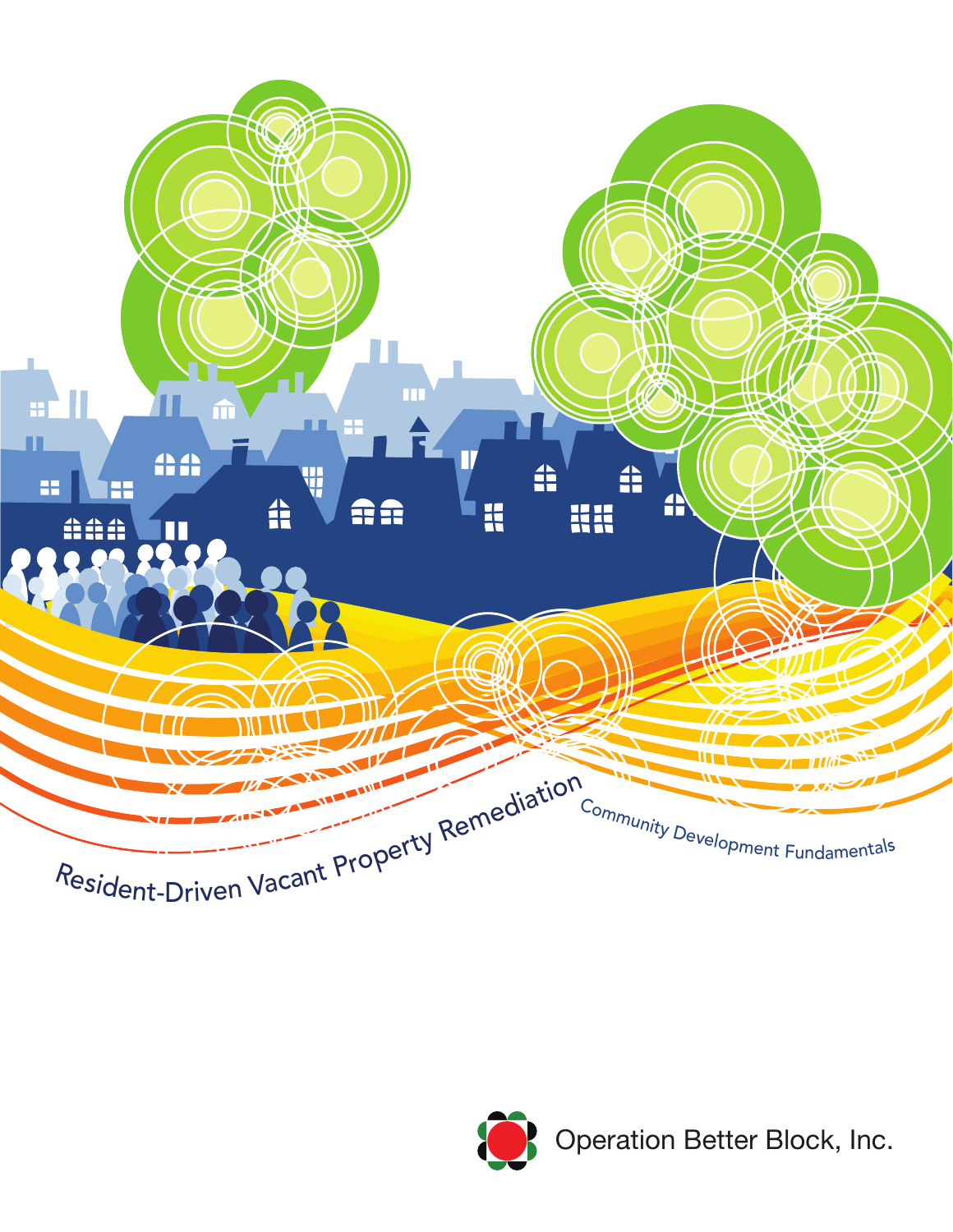

# **Introduction**

Operation Better Block, Inc. (OBB) has been piloting "Resident-Driven Vacant Property Remediation" in Homewood. Sarah Dieleman Perry of Pittsburgh Partnership for Neighborhood Development has this to say about the OBB pilot:

**This project is unique because resources are being offered directly to residents with the goal of keeping them in their homes. Instead of professional developers getting access to property because they have resources and information, residents are being offered tools and resources, including access to experts, to realize their own vision for the area in which they live.**

OBB recognized that there are certain aspects of this pilot that could be shared to help enhance community development initiatives in any neighborhood in the City of Pittsburgh. This publication is intended to distill the following components of OBB's community development work in Homewood that stand alone and may be replicated by other community organizations:

- Vacant Property and Resident Survey Process
- Partnering with City of Pittsburgh Bureau of Building Inspection (BBI)
- Getting Permission to Maintain Vacant Lots Owned by the City of Pittsburgh

This guide is essentially OBB's 'how to' conduct neighborhood surveys, and 'how to' work with BBI, and 'how to' gain access to maintain City lots. We developed our survey process to target vacant properties and develop relationships by engaging residents. We know that having a working relationship with **BBI** inspectors is core to achieving our parcel strategies. And, we have learned what it takes to assist our City on maintaining vacant lots that are strategic to residents' vision.

We hope that you can benefit from our learning in Homewood.

## **JEROME JACKSON**

CUTIVE DIRECTOR. OPERATION BETTER BLOCK, INC.

1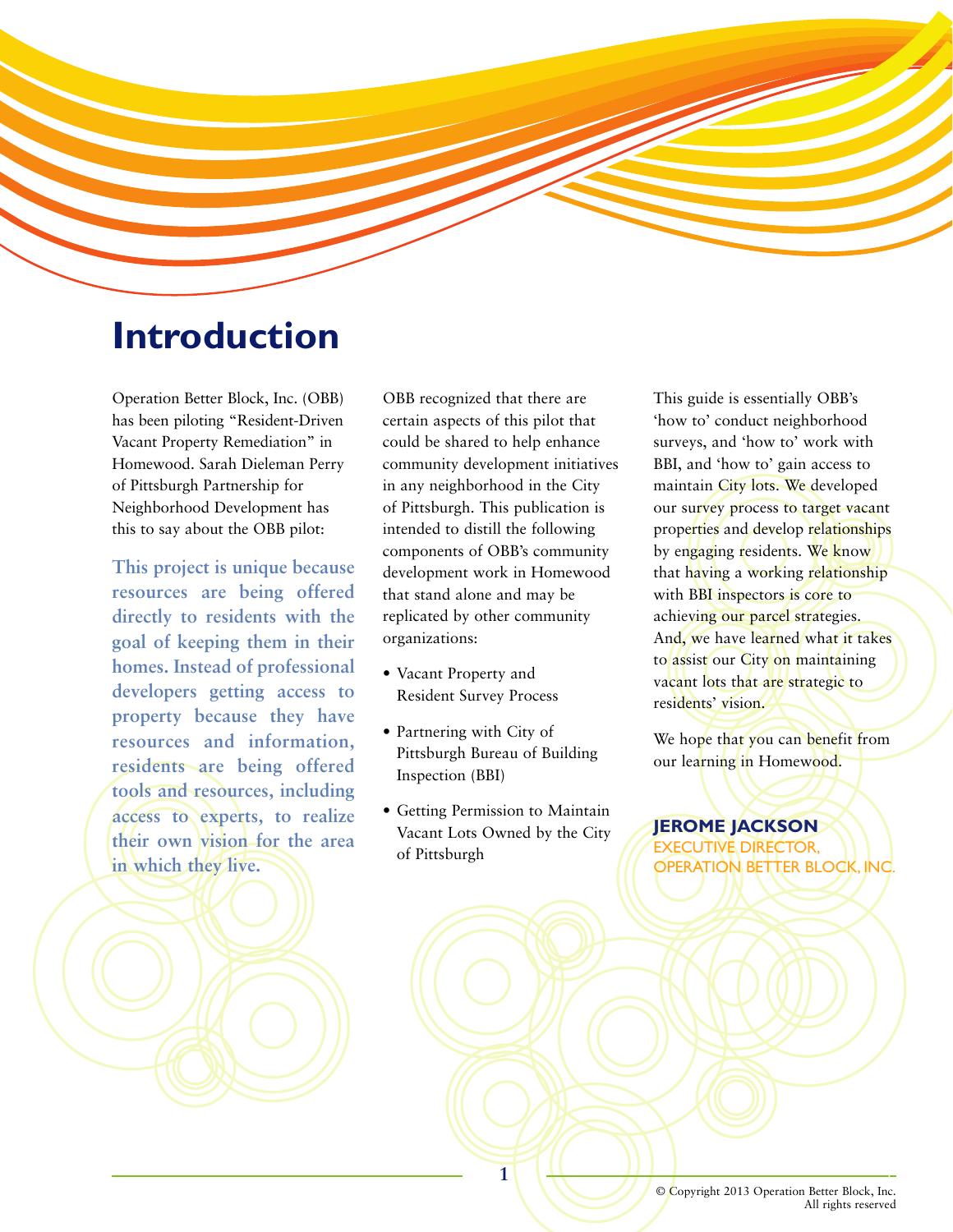# **Table of >Contents**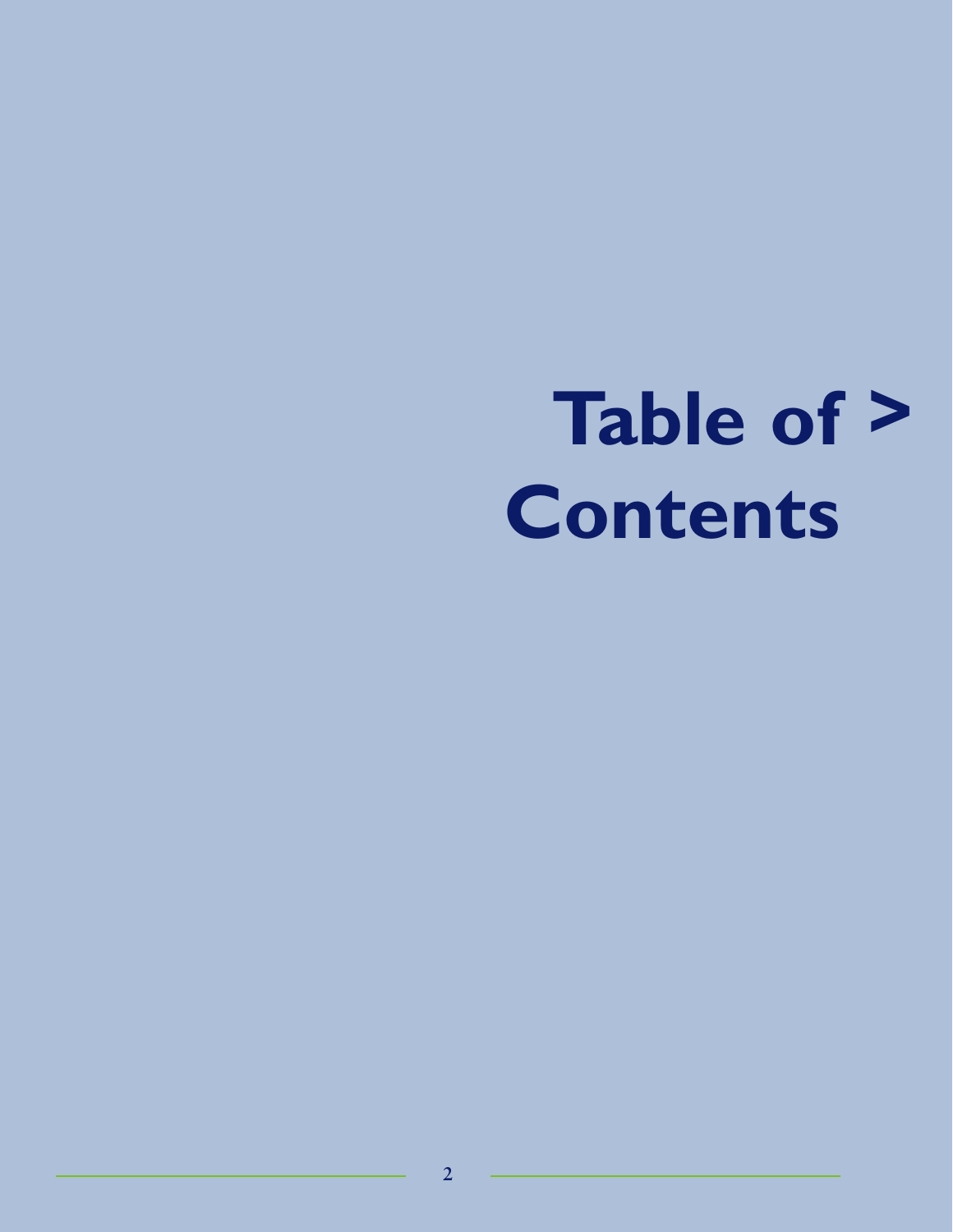

| Follow-up Phase $\ldots \ldots \ldots \ldots \ldots \ldots \ldots \ldots \ldots \ldots \ldots$ |  |
|------------------------------------------------------------------------------------------------|--|
|                                                                                                |  |
|                                                                                                |  |
|                                                                                                |  |
|                                                                                                |  |
|                                                                                                |  |
|                                                                                                |  |
|                                                                                                |  |
|                                                                                                |  |
|                                                                                                |  |
|                                                                                                |  |
|                                                                                                |  |
| Publicly Owned Vacant Lot Maintenance                                                          |  |
|                                                                                                |  |
|                                                                                                |  |
|                                                                                                |  |
|                                                                                                |  |
|                                                                                                |  |
|                                                                                                |  |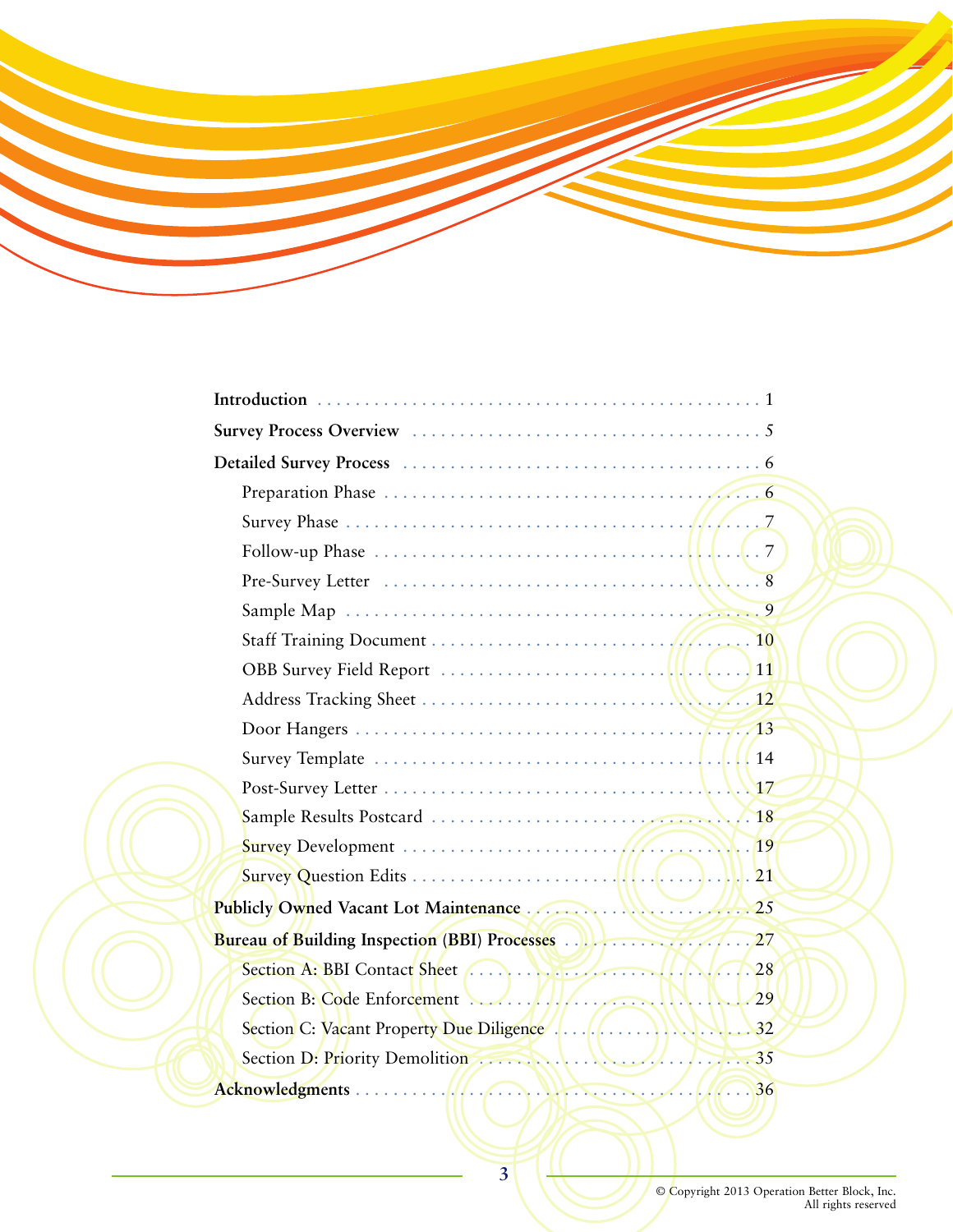# **Survey >Process Overview**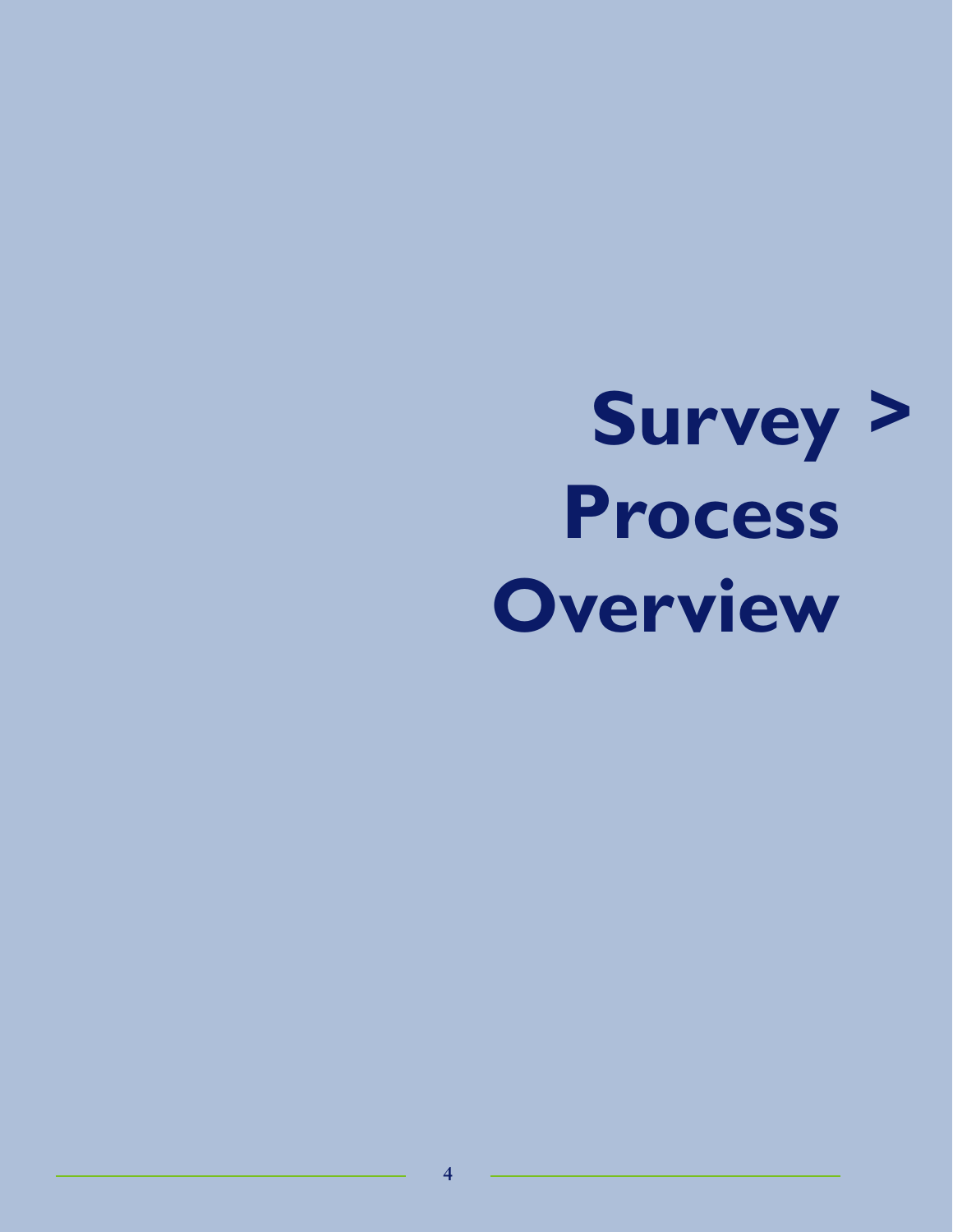

**O** peration Better Block, Inc.<br>
(OBB) has developed a<br>
new approach that has<br>
effectively reworked the way that (OBB) has developed a new approach that has effectively reworked the way that we operate all the programs within our organization as well as in the neighborhood we serve. This new approach to the way we administer our programs and communicate with our residents is called datadriven services. This process is a different way of collecting data in order to connect residents with services that either we provide or our partners provide. This strategic data collection and analysis will move Homewood forward while continuing to streamline OBB's programs.

The process begins with completing a foot survey of a selected target area within the neighborhood. This enables us to track and map every occupied property, vacant property, and vacant lot, while using a rating system to categorize the exterior condition of each property. This comprehensive property inventory is vital as Homewood is on the brink of resurgence.

The resident portion of the survey strategically gathers valuable information from residents in the area so that we better understand who we are serving, what their interests are, and how OBB can be more impactful in their lives. Our goal through this new approach is

to ensure that we are being the most effective organization we can be by serving our residents and benefiting the Homewood community.

The resident surveys are done by OBB staff via door-to-door knocking and mailings. Upon making contact with a resident, we emphasize not only finding out how we can help the residents, but also on building and maintaining a relationship with that resident. The questions on the survey help determine what services residents are eligible for – either through OBB or through our numerous partner organizations. This unique method allows us to be more effective and efficient with the residents and our partners.

Presently, OBB has surveyed four areas of the neighborhood. Throughout these areas, we have signed residents up for food stamps, medical benefits, and LIHEAP. We have also assisted residents with filing their income taxes and filling out the FAFSA (financial student aid). Others have been helped to sign up for weatherization or Act 50 and Act 77 Property Tax Reductions. We have also qualified some to receive home repairs from Rebuilding Together Pittsburgh. Lastly, by gaining insight on the residents' ownership status, we have been able to help with tangled title matters.

# *Goals of this approach:*

- Link residents with specific services (Rebuilding Together Pittsburgh, weatherization, Bridge to Benefits, property and real estate services)
- Gather accurate and current parcel information (occupied properties, vacant properties, vacant lots)
- Build relationships with residents (plug them in to where their interests and passions lie)
- Track and address issues and needs of the neighborhood (examples: crime, vacant properties, youth programs)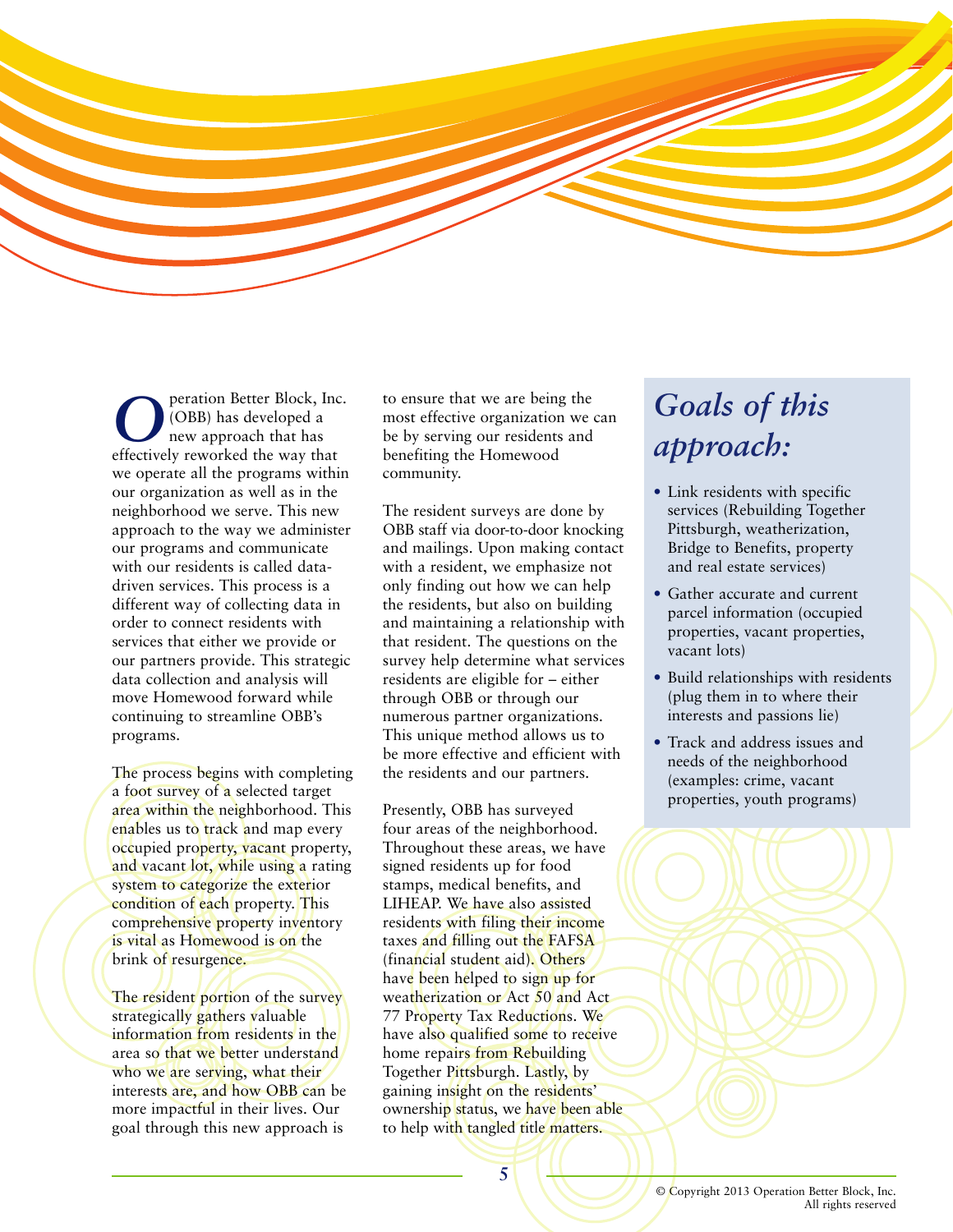

# **Detailed Survey Process**

## **PREPARATION PHASE**

- 1 Choose survey area within neighborhood 3 *wks prior to beginning survey*
	- Make sure it is manageable (somewhere around 500 total parcels)
	- Good to choose an area with foreseeable investment
- 2 Print off blank maps of the area utilizing GIS, PNCIS, etc. 3 *wks prior to beginning survey*
	- Make sure they are zoomed in enough so that you can see the Parcel ID on each parcel
	- Turn on building outlines (if using PNCIS) this enables you to see if it's a lot or contains a structure
- 3 Complete foot survey to assess vacancy *allow 1-2 weeks to complete*
	- Mark parcel statuses on printout maps (see all parcel options listed on #5)
	- If unable to tell if a property is vacant or occupied, look for these signs of a vacant property:
		- > Mail is piled up/Phone books at door
		- > Gas or electric is turned off/Meter has been removed
		- > Old drapes in window
		- > Talk to the neighbors/Mail carrier
- 4 Create Excel spreadsheet that contains the following fields: *(time to complete based on experience)*
	- Parcel ID
	- Address
	- Vacancy Status
	- Owner (Allegheny County Assessment website http://www2.county.allegheny.pa.us/RealEstate/Search.aspx)
	- Taxes (Allegheny County Assessment website same as above)
- 5 Make a map utilizing GIS, PNCIS, etc. based on foot survey: *(time to complete based on experience)*
	- **Occupied**
		-
- **Vacant**
- > House > Garden
- > Commercial > Parking
- > Sideyard

- > House secured/ unsecured
- > Commercial
- > Lot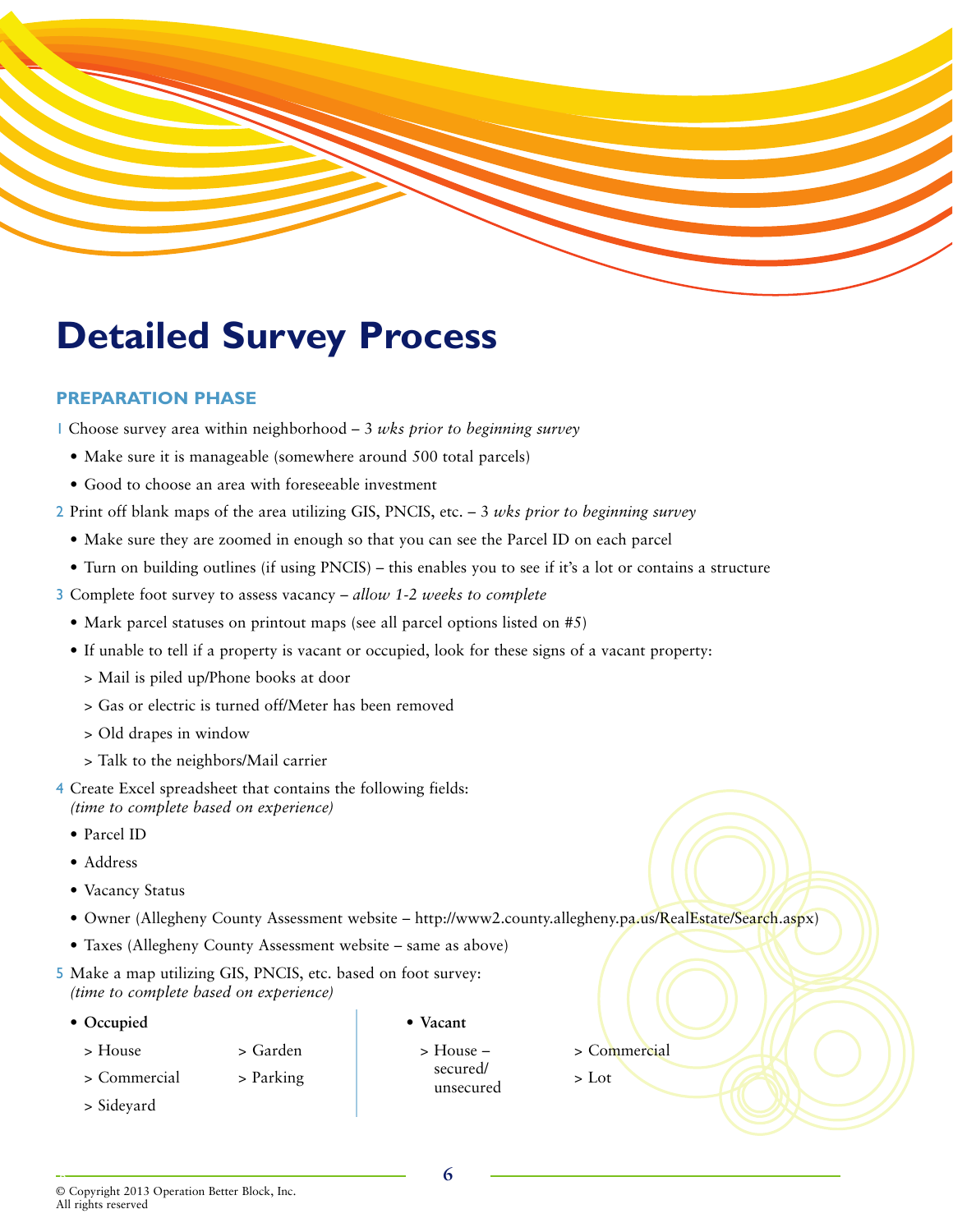

#### **SURVEY PHASE**

- 6 Send out pre-survey letter to inform residents of the activity *2 wks prior to surveying* (see pre-survey letter sample on page 8)
- 7 Split up area amongst staff ensuring each staff has an equal amount of occupied and vacant properties to complete – *1 wk prior to surveying* (see sample map on page 9)
- 8 Staff training *1 wk prior to surveying* (see sample staff training document on page 10)
- 9 Do the surveys (including thank you's) *allow 4 wks to complete (depending on size of area)* (see survey template on page 14)
- 10 Send out post-survey letter to those that we were not able to reach along with paper copy of the survey – *1wk after surveying is complete* (see post-survey letter sample on page 17)

## **FOLLOW-UP PHASE**

- 11 Give out staff assignments (sign residents up for Bridge to Benefits, volunteer opportunities, after-school program, and/or other services that they qualify for) – *2 wks after surveying is complete*
- 12 Report out to community after data has been aggregated 3 *wks after surveying is complete* (see postcard sample on page 18)
- 13 Staff review (what worked/didn't, what needs to be changed) *immediately after round is complete*

# *From start to finish:*

*approximately 2-3 months to complete the entire process (dependent on capacity)*

**7**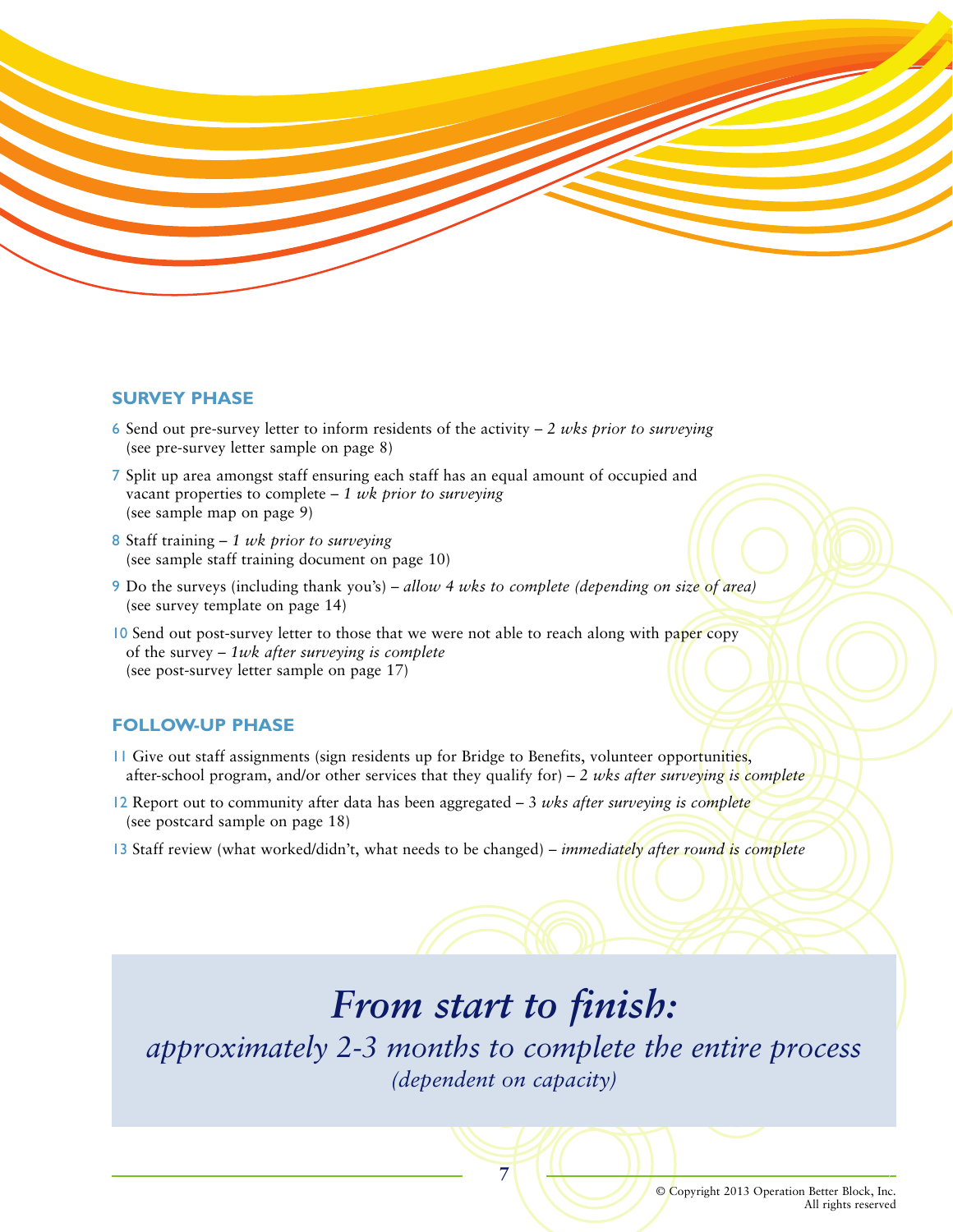

# **Pre-Survey Letter**

Monday, August 30, 2012

Hello Homewood Resident! Serving Homewood-Brushton for forty years, Operation Better Block, Inc. (OBB) is a non-profit organization that works to strategize, organize, and mobilize residents block-by-block to benefit the Homewood community. We do this through several avenues, but most importantly through community organizing and outreach. Over the course of the next several weeks, OBB will be conducting a door-to-door resident survey. The purpose of the survey is to gather valuable information from you

to determine how we can be of more assistance, ensure that your voice is heard, and sign you up for any services you may be eligible for.

We are sending you this letter to inform you that you can expect staff from OBB to be surveying houses and residents in your area. You will be able to recognize staff members by the badge that we wear with our logo and picture on it. We plan to begin this survey the second full week of September and will be actively working on it for over a month.

If you have any questions or concerns, please feel free to contact me by phone at (412) 731-1908, by email at dkolke@obbinc.org, or by stopping in our office at 801 N. Homewood Ave.

Thank you in advance for your participation!

Demi Kolke *Senior Community Organizer*

© Copyright 2013 Operation Better Block, Inc. All rights reserved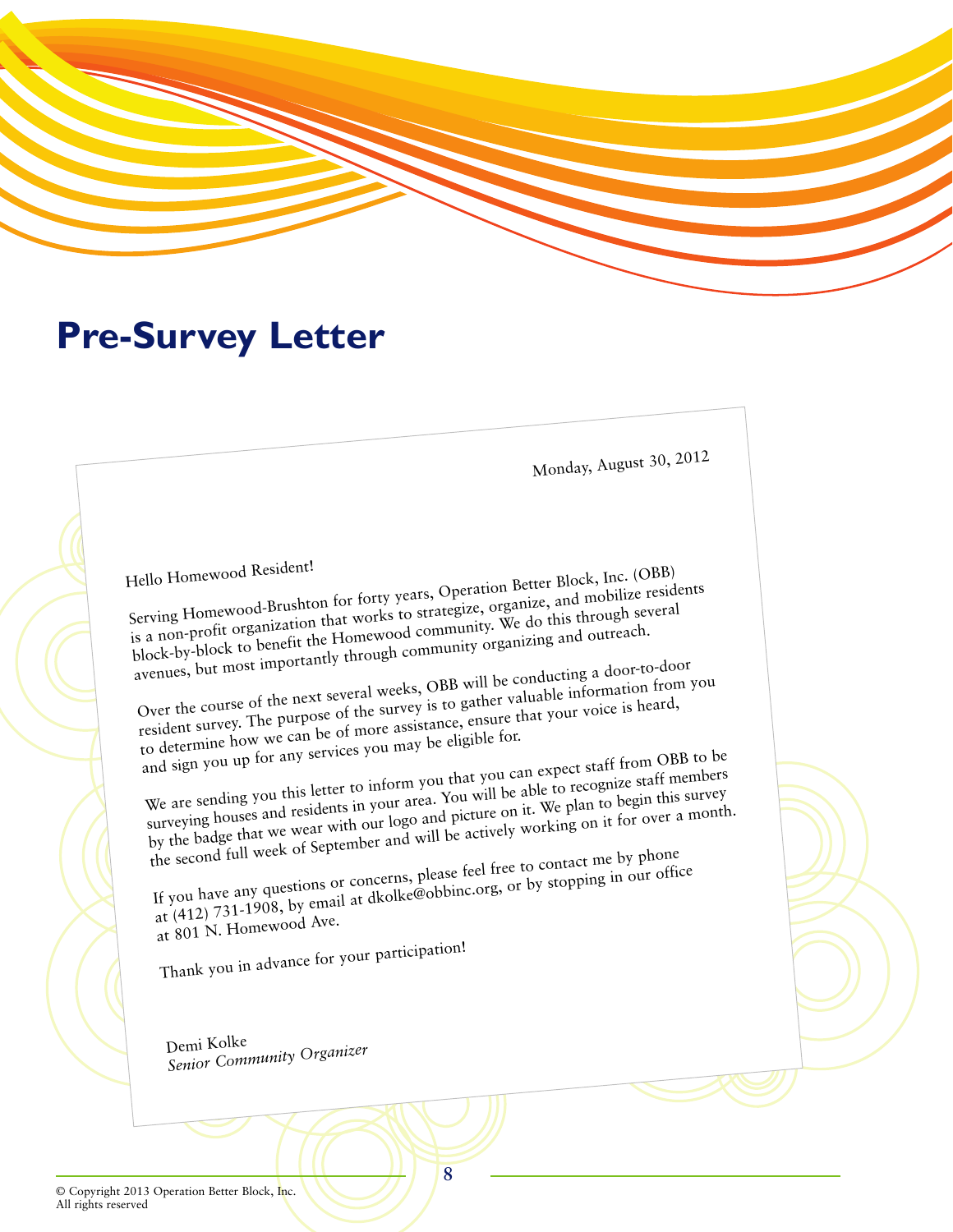# **Sample Map**

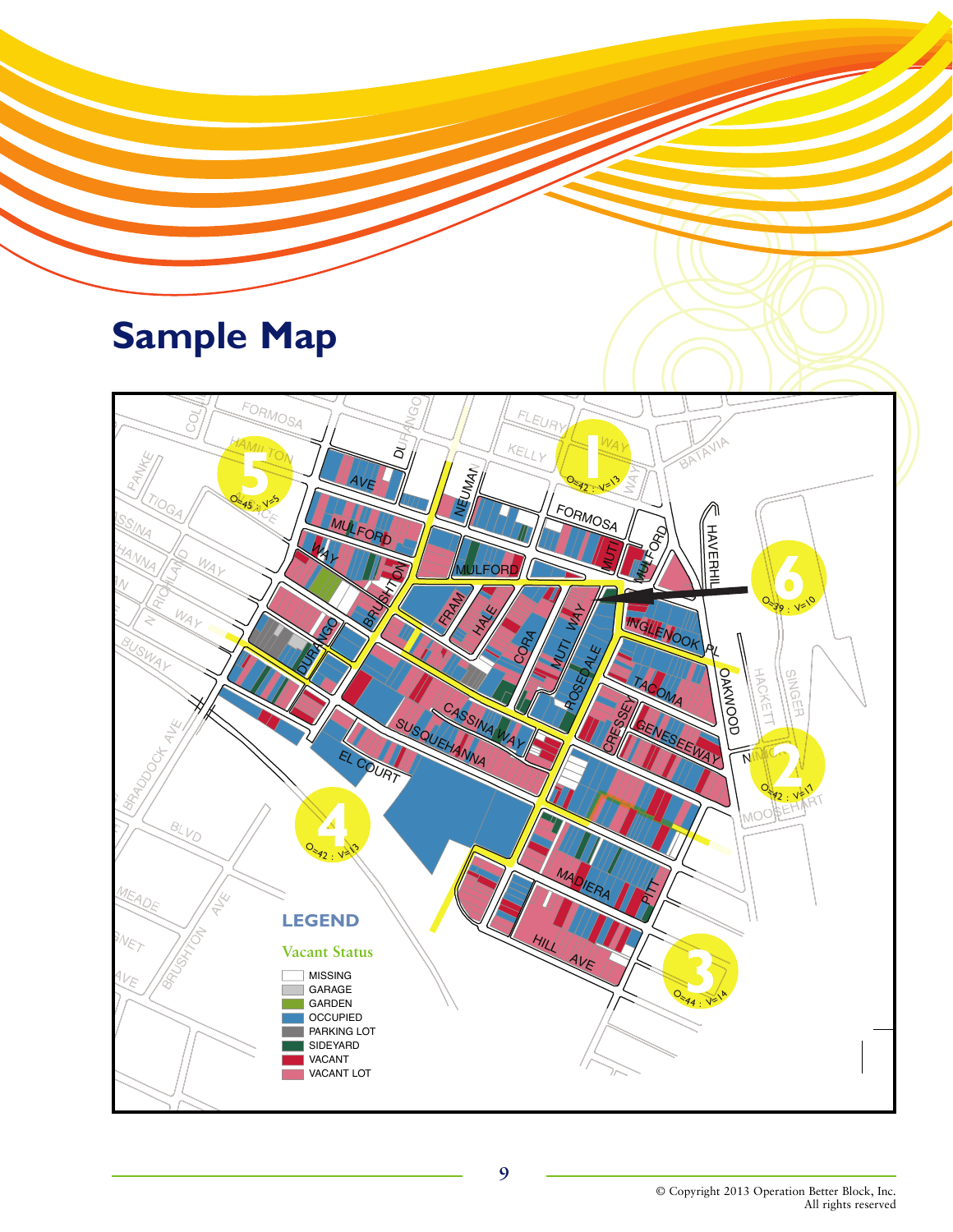

# **Staff Training Document**

# **STEP-BY-STEP SURVEY PROCESS**

- 1 Carry clipboard containing: map (which contains routes), OBB Survey Field Report (**see page 11**), housing list which includes tracking sheet (**see page 12**), this paper
- 2 Bring along door hangers (**see page 13**)
- 3 Bring OBB identification (badge and business cards)
- 4 Check out a handheld device

## **FOR OCCUPIED PROPERTIES**

Knock on the door FIRST before doing property portion of the survey.

Do not complete property portion of occupied houses until the resident portion is complete.

#### **If they answer:**

Introduce yourself and explain the purpose of the survey

- Property inventory
- Connect residents to services
- Connect volunteers with projects
- Gather general information to better understand who we serve

## **If they DON'T answer:**

Fill out a door hanger and leave it there

# **FOR VACANT PROPERTIES, CHURCHES (OCCUPIED OR VACANT), COMMERCIAL/INDUSTRIAL (OCCUPIED OR VACANT)**

#### **Only complete the property portion of the survey.**

- 5 Be sure to fill out a code for each occupied property on the tracking sheet every time you go out
- 6 When you get back to the office, immediately sync your handheld
- 7 Turn the handheld back in
- 8 If a resident completed a survey, send them a personalized Thank You card right away (I have them in my office)
- 9 When you are done with ALL your surveys, complete the OBB Survey Field Report and turn it in along with your address tracking form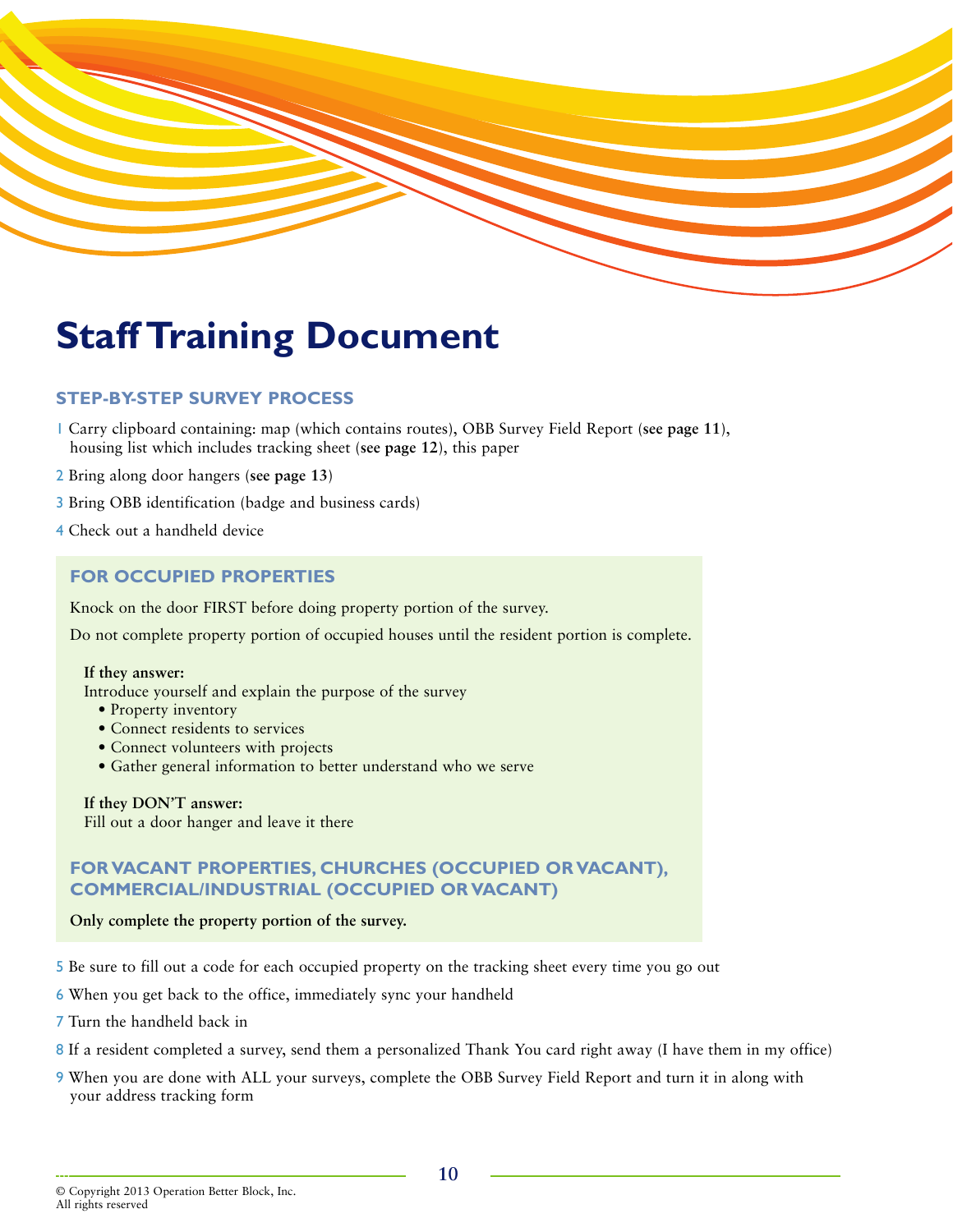# **OBB Survey Field Report**

| All surveys entered into database: $\square$ Yes $\square$ No                       |                  |
|-------------------------------------------------------------------------------------|------------------|
| Tracking Form Turned In: □ Yes □ No                                                 |                  |
|                                                                                     | Date: $\sqrt{ }$ |
|                                                                                     |                  |
|                                                                                     |                  |
| <b>TENTATIVE INACTIVE CODES</b>                                                     |                  |
| If code is 4, 5, or 6, staff must return to house until code 3, 7, or 9 is reached. |                  |
| Choose One for Each Visit to an Occupied House                                      |                  |
| Address is a vacant lot                                                             |                  |
| 2 Address is a vacant house                                                         |                  |
| 3 Hard refusal, Resident voices they do not want to complete survey                 |                  |
| 4 Soft refusal, Resident appears home but does not answer door                      |                  |
| 5 Soft refusal, Resident answers door and asks to reschedule survey                 |                  |
| 6 Soft refusal, Resident is not home (left door hanger)                             |                  |
| 7 Visited residence 6-8 times (survey not complete)                                 |                  |
| 8 Other (see below for Additional Notes)                                            |                  |
| 9 Survey Completed                                                                  |                  |
| 10 Personalized "Thank You" sent                                                    |                  |
|                                                                                     |                  |
| All reports will be reviewed by Supervisor and Executive Director.                  |                  |
| <b>Additional Surveyor Notes:</b>                                                   |                  |
|                                                                                     |                  |
|                                                                                     |                  |

© Copyright 2013 Operation Better Block, Inc. All rights reserved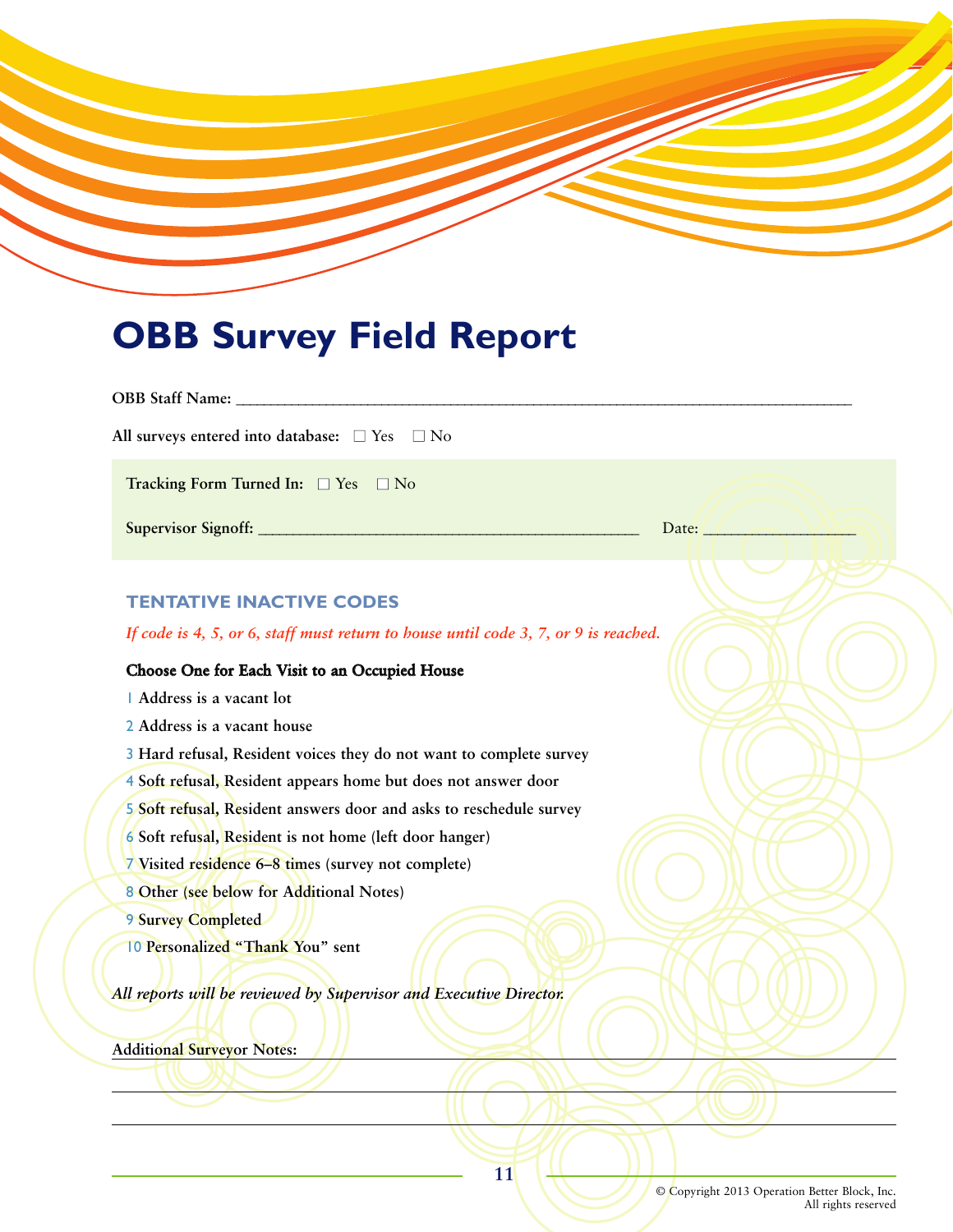# **Address Tracking Sheet**

| <b>Parcel ID</b> |                         | <b>Address</b>      | <b>Owner of Record</b>             | <b>Status</b> | <b>Notes</b> | Attempt #    |              |   |                |                  |   |                 |   |              |
|------------------|-------------------------|---------------------|------------------------------------|---------------|--------------|--------------|--------------|---|----------------|------------------|---|-----------------|---|--------------|
|                  |                         |                     |                                    |               |              | $\mathbf{1}$ | $\mathbf{2}$ | 3 | $\overline{4}$ | 5                | 6 | $7\overline{ }$ | 8 | <b>FINAL</b> |
|                  |                         |                     |                                    |               |              |              |              |   |                | DATE/TIME & CODE |   |                 |   |              |
|                  | 125-L-305               | 6901 Susquehanna St | <b>DAH Partners LP</b>             | occupied      | commercial   |              |              |   |                |                  |   |                 |   |              |
| $\overline{c}$   | $\overline{125}$ -L-304 | 6905 Susquehanna St | <b>DAH Partners LP</b>             | occupied      | commercial   |              |              |   |                |                  |   |                 |   |              |
| $\overline{3}$   | 125-L-303               | Susquehanna St      | <b>DAH Partners LP</b>             | occupied      | commercial   |              |              |   |                |                  |   |                 |   |              |
| $\overline{4}$   | 125-L-293               | 6923 Susquehanna St | <b>DAH Partners LP</b>             | occupied      | commercial   |              |              |   |                |                  |   |                 |   |              |
| $\overline{5}$   | 125-L-289               | 6931 Susquehanna St | Howard, Teresa                     | occupied      |              |              |              |   |                |                  |   |                 |   |              |
| 6                | 125-M-371               | 6943 Susquehanna St | City of Pittsburgh                 | occupied      |              |              |              |   |                |                  |   |                 |   |              |
| $\overline{7}$   | 125-S-20                | 521 N Murtland St   | Harris, Lessie & Joan S            | occupied      |              |              |              |   |                |                  |   |                 |   |              |
| 8                | 125-K-130               | 6890 5th Ave        | Anderson, David E                  | occupied      | commercial   |              |              |   |                |                  |   |                 |   |              |
| $\mathsf g$      | 125-K-137               | 6710 Hamilton Ave   | Anderson, David E                  | occupied      | commercial   |              |              |   |                |                  |   |                 |   |              |
| 10               | 125-L-237-0-1           | 6814 Hamilton Ave   | City of Pittsburgh                 | occupied      | commercial   |              |              |   |                |                  |   |                 |   |              |
| 11               | 125-L-228               | 6888 Hamilton Ave   | Morrone, Gerlad A & Dorothy R      | occupied      | commercial   |              |              |   |                |                  |   |                 |   |              |
| 12               | 125-M-392               | 6934 Hamilton Ave   | Jones, Howard                      | occupied      |              |              |              |   |                |                  |   |                 |   |              |
| $\overline{13}$  | 125-M-389               | 6940 Hamilton Ave   | Baker, Jeanine & Curtis C          | occupied      |              |              |              |   |                |                  |   |                 |   |              |
| 14               | 125-M-387               | 6944 Hamilton Ave   | Harden, Jacqueline B               | occupied      | 2 units      |              |              |   |                |                  |   |                 |   |              |
| $\overline{15}$  |                         |                     |                                    |               |              |              |              |   |                |                  |   |                 |   |              |
| 16               | 125-K-153               | 6707 Hamilton Ave   | Babkes, Joel                       | occupied      | commercial   |              |              |   |                |                  |   |                 |   |              |
| $\overline{17}$  | 125-K-149               | 6723 Hamilton Ave   | Anderson, David                    | occupied      |              |              |              |   |                |                  |   |                 |   |              |
| 18               | 125-K-147               | 6727 Hamilton Ave   | Dow, Marjorie & Ernest             | occupied      |              |              |              |   |                |                  |   |                 |   |              |
| 19               | 125-K-146               | 6729 Hamilton Ave   | Jemison, Jesse & Wilma             | occupied      |              |              |              |   |                |                  |   |                 |   |              |
| 20               | 125-L-162               | 6731 Hamilton Ave   | Copeland, Darwin                   | occupied      | 2 units      |              |              |   |                |                  |   |                 |   |              |
| $\overline{21}$  |                         |                     |                                    |               |              |              |              |   |                |                  |   |                 |   |              |
| 22               | 125-L-195               | 6903 Hamilton Ave   | Freeman, Maceo E & Frances E       | occupied      |              |              |              |   |                |                  |   |                 |   |              |
| $\overline{23}$  | 125-L-196               | 6905 Hamilton Ave   | Latimer, Sarah Fields              | occupied      |              |              |              |   |                |                  |   |                 |   |              |
| $\overline{24}$  | 125-L-197               | 6907 Hamilton Ave   | Ward, John F                       | occupied      |              |              |              |   |                |                  |   |                 |   |              |
| $\overline{25}$  | 125-L-198               | 6909 Hamilton Ave   | Cook, Jacqueline D                 | occupied      |              |              |              |   |                |                  |   |                 |   |              |
| $\overline{26}$  | 125-M-311               | 6927 Hamilton Ave   | Davie, Willard D & Betty Y         | occupied      |              |              |              |   |                |                  |   |                 |   |              |
| 27               | 125-M-319               | 6943 Hamilton Ave   | Henderson, Donna & Stanley         | occupied      |              |              |              |   |                |                  |   |                 |   |              |
| $\overline{28}$  | 125-M-321               | 6947 Hamilton Ave   | Durrett, Stephanie                 | occupied      |              |              |              |   |                |                  |   |                 |   |              |
| 29               | 125-M-296               | 605 N Murtland Ave  | Olivis, Reginald L                 | occupied      | 4 units      |              |              |   |                |                  |   |                 |   |              |
| $\overline{30}$  |                         |                     |                                    |               |              |              |              |   |                |                  |   |                 |   |              |
| $\overline{31}$  |                         |                     |                                    |               |              |              |              |   |                |                  |   |                 |   |              |
| $\overline{32}$  |                         |                     |                                    |               |              |              |              |   |                |                  |   |                 |   |              |
| $\overline{33}$  | 125-M-299               | 613 N Murtland Ave  | Williams, Brian D & Mary A Randall | occupied      |              |              |              |   |                |                  |   |                 |   |              |
| $\overline{34}$  | 125-F-232               | 6910 5th Ave        | Fifth Ave Car Wash LLC             | occupied      | commercial   |              |              |   |                |                  |   |                 |   |              |
| 35               | 125-F-239               | 6714 Kelly St       | <b>UPMC</b> Presbyterian           | occupied      | commercial   |              |              |   |                |                  |   |                 |   |              |
| $\overline{36}$  | 125-G-16                | 6728 Kelly St       | Carter, Garnetta R                 | occupied      |              |              |              |   |                |                  |   |                 |   |              |
| 37               | $125 - G - 17$          | 6730 Kelly St       | Mann, Latham & Virginia            | occupied      |              |              |              |   |                |                  |   |                 |   |              |
| $\overline{38}$  | 125-L-78                | 6736 Kelly St       | Lawrenceville Holdings IV LP       | occupied      | 2 units      |              |              |   |                |                  |   |                 |   |              |
| $\overline{39}$  |                         |                     |                                    |               |              |              |              |   |                |                  |   |                 |   |              |
|                  |                         |                     |                                    |               |              |              |              |   |                |                  |   |                 |   |              |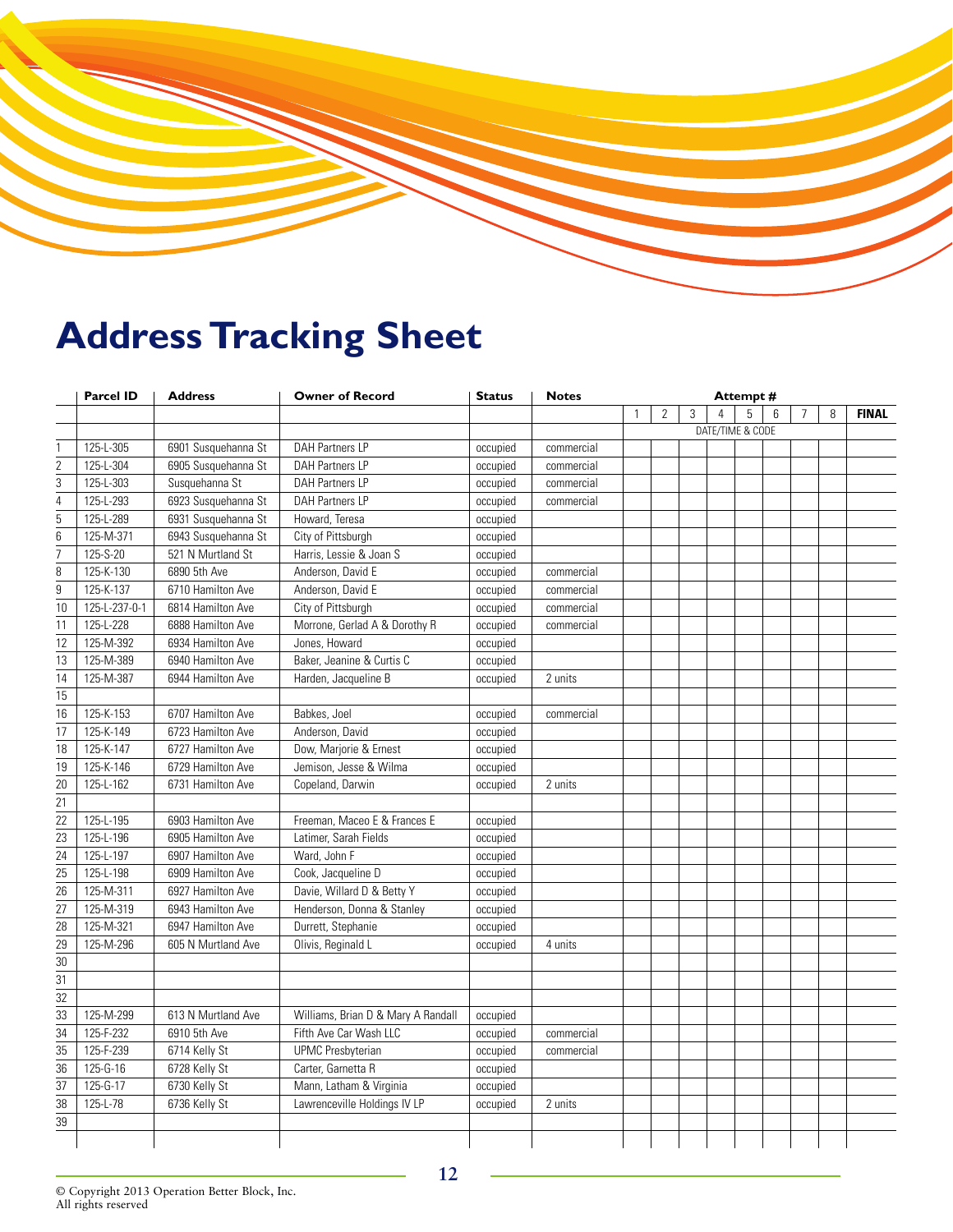# **Door Hangers**

# Sorry We Missed You!

Name

Date

Time

# **WE WANT TO HEAR YOUR INPUT ON OUR RESIDENT SURVEY!**



Operation Better Block, Inc.

801 N. Homewood Ave. Pittsburgh, PA 15208

**Please call us at 412-731-1908**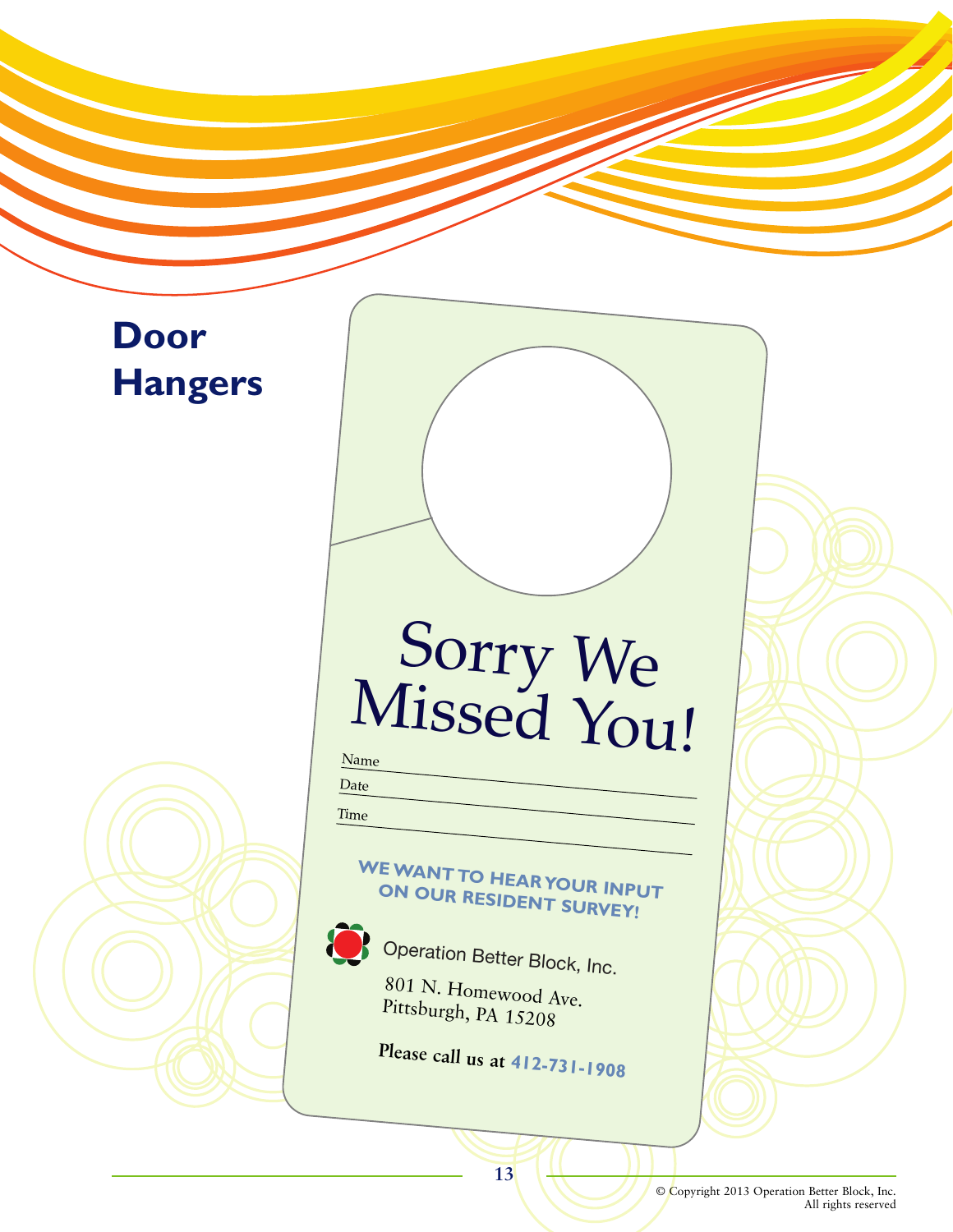

# **Survey Template HOMEWOOD SURVEY**

# **Property Questions**

**Property Address**

|  |  | ,我们也不会有一个人的事情。""我们的人,我们也不会有一个人的人,我们也不会有一个人的人,我们也不会有一个人的人,我们也不会有一个人的人,我们也不会有一个人的人, |
|--|--|-----------------------------------------------------------------------------------|
|  |  |                                                                                   |

**Lot and Block**



**Structure Type**  $\Box$  Brick  $\Box$  Frame

- **Housing Type**  $\Box$  Single Family □ Duplex □ Row House □ Apartment Building  $\Box$  Mixed Use □ Commercial/Industrial
- **Residency** □ Occupied □ Vacant Secured □ Vacant Unsecured

## **Structure Exterior**

**Paint/Siding/Brick** ■ Good  $\Box$  Fair ■ Poor

# **Windows and Doors**

| 1st Floor   | 2nd Floor   |
|-------------|-------------|
| $\Box$ Good | $\Box$ Good |
| l I Fair    | □ Fair      |
| l Poor      | $\Box$ Poor |

**Fences, Walls, Hedges** ■ Good  $\Box$  Fair

- Poor
- □ Not Applicable

**Porch/Balcony** ■ Good  $\Box$  Fair ■ Poor  $\square$  Not Applicable

## **Lawn**

- $\Box$  Good  $\Box$  Fair ■ Poor  $\square$  Not applicable
- **Sidewalk** ■ Good
- Fair ■ Poor

# **Street Condition**

- $\Box$  Good ■ Fair
- Poor

#### **Street Trees**  $\Box$  Yes  $\Box$  No

- **Rodents**
- $\Box$  Yes  $\Box$  No
- **Litter**  $\Box$  Yes  $\Box$  No
- **Graffiti**
- $\Box$  Yes  $\Box$  No

## **Drug and Alcohol Paraphernalia**  $\Box$  Yes  $\Box$  No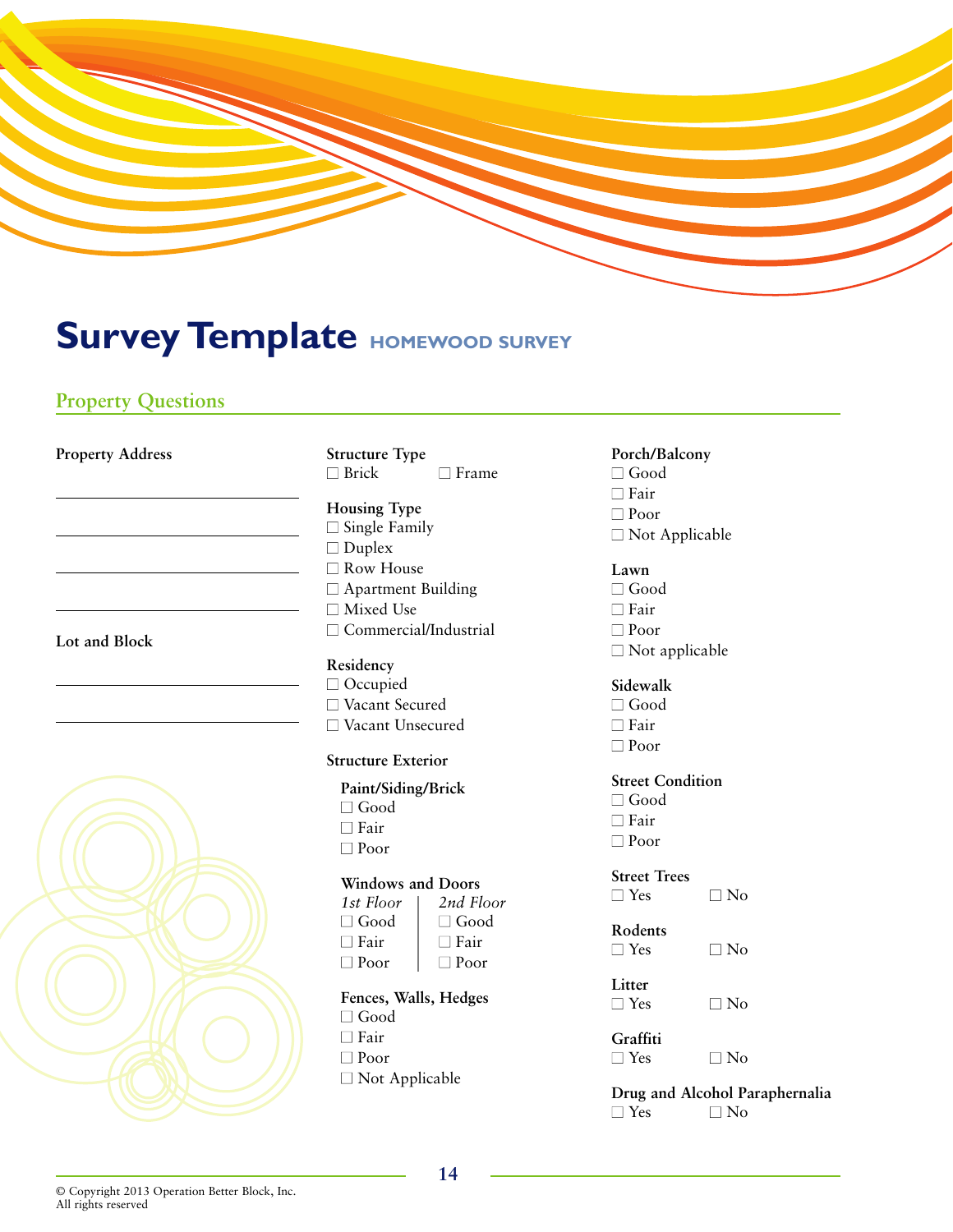

# **Resident Questions**

**Name**

**Phone/Email**

**Do you**

- □ Own
	- □ Legal Owner □ Equitable Owner ■ Unsure

■ Rent

Owner's Name or Property Management Company

□ Refused to respond

**How long have you lived at this address?**  $\Box$  Less than 1 year  $\Box$  1 year – 5 years  $\Box$  6 years – 10 years  $\Box$  11 years – 20 years  $\Box$  21 years – 30 years  $\Box$  31 or more years  $\Box$  Refused to respond

**Are you current on your property taxes?**  $\Box$  Yes  $\Box$  No  $\Box$  n/a  $\Box$  Refused to respond ■ Unsure

**Are you on a payment plan?**   $\Box$  Yes  $\Box$  No  $\Box$  n/a  $\Box$  Refused to respond □ Unsure

**Do you have property tax reductions?** *(check all that apply)*  $\square$  Act 50 – Homestead/Farmstead □ Act 77 – Senior Citizen □ None  $\Box$  Refused to respond

**Age**  $\Box$  18 – 30  $\Box$  31 – 45  $\Box$  46 – 60  $\Box$  61 – 75  $\Box$  76 and above  $\Box$  Refused to respond

■ Unsure

**Race** □ African American  $\Box$  Caucasian □ Hispanic  $\Box$  Asian  $\Box$  Other □ Refused to respond

**Are you married?**  $\Box$  Yes  $\Box$  No □ Refused to respond

**Are you/your spouse a veteran?**  $\Box$  Yes  $\Box$  No  $\Box$  Refused to respond

**Are you/your spouse disabled?**  $\Box$  Yes  $\Box$  No. □ Refused to respond

**How many people currently**  live with you?

**What are their ages?** *(check all that apply)* Early Childhood  $(0-5)$ Elementary (6-12)  $\qquad$  High School (13-18) Young Adult (19-35) Middle Age (36-60) Older person (61 and over) Refused to respond **What is your household income level?** □ Less than \$10,000

- $\Box$  \$10,000 \$24,999  $\Box$  \$25,000 – \$39,999  $\Box$  \$40,000 – \$64,999  $\Box$  \$65,000 – \$99,999 □ \$100,000 and over
- $\Box$  Refused to respond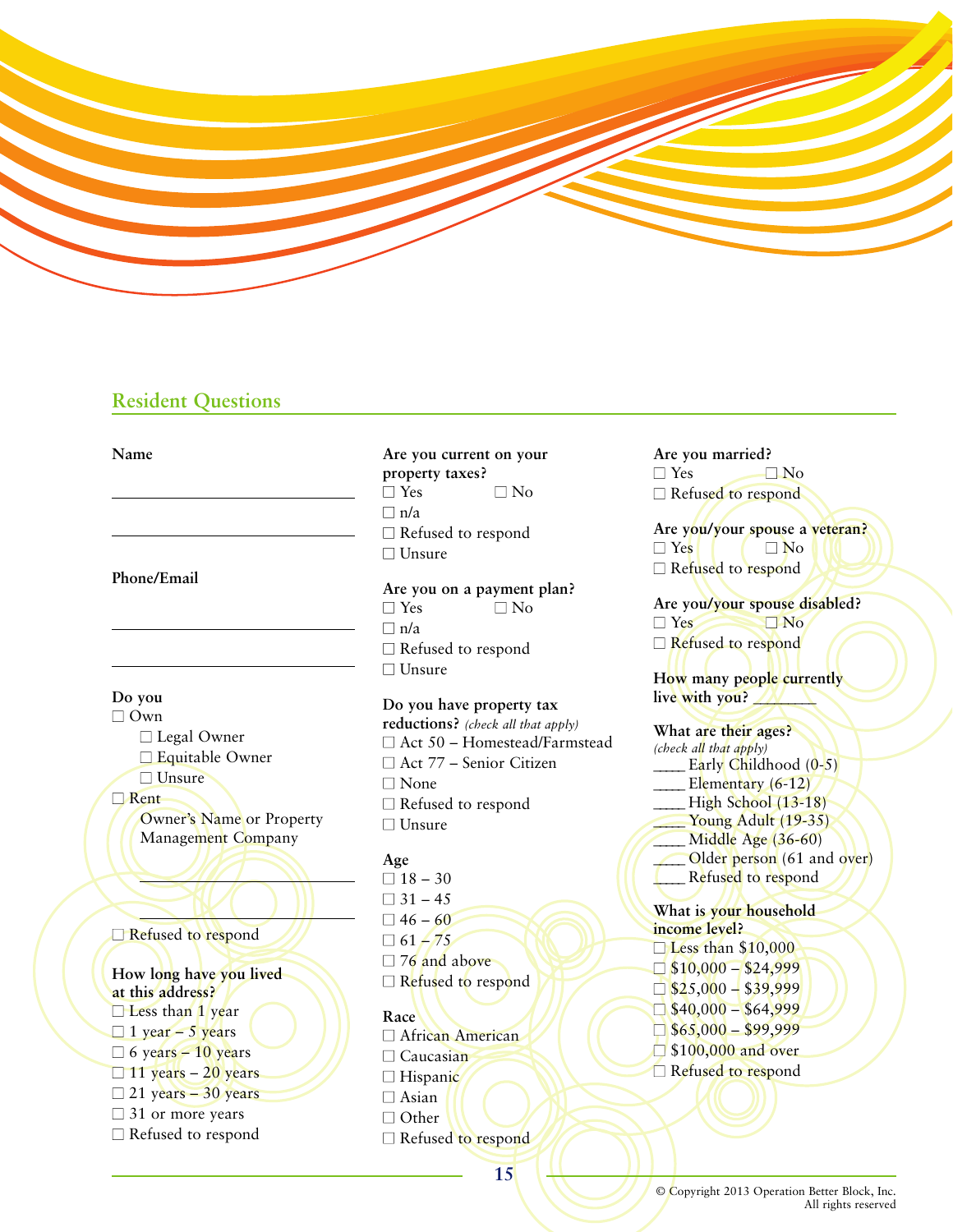

## **Resident Questions** *continued*

**Are you currently employed?**  $\Box$  Yes  $\Box$  No  $\Box$  Refused to respond

**How safe do you feel in this community?** □ Very Safe  $\Box$  Somewhat Safe ■ Not Safe  $\Box$  Refused to respond

**How often do you or anyone in your household use public transportation?** □ Never  $\Box$  A few times a month  $\Box$  A few times a week □ Every day  $\Box$  Refused to respond

**If you use public transportation, which buses do you utilize?**  *(check all that apply)* □ Busway □ 71D Hamilton □ 86 Liberty  $\square$  77 Penn Hills □ 74 Homewood  $\square$  Refused to respond

**If you use public transportation, do you have alternative transportation if, for some reason, your bus route was cut?**  $\Box$  Yes  $\Box$  No  $\Box$  Refused to respond

**Do you have any needs or wants for your property specifically or your block?** \_\_\_\_\_\_\_\_\_\_\_\_\_\_\_\_\_\_\_\_\_\_

**If development were to happen in the area where you currently live, would you be willing/want to relocate?** ■ Yes  $\square$  Stay in Homewood ■ Leave Homewood  $\Box$  No

 $\Box$  Refused to respond

**From the list below, are there any benefits you are interested in/need help applying for?**  *(check all that apply)* □ Food stamps  $\square$  Medical benefits ■ LIHEAP  $\square$  Weatherization □ Income tax  $\Box$  FAFSA □ Refused to respond

#### **Have you heard of Operation Better Block and how?**

*(check all that apply)*  $\Box$  Have not heard it  $\Box$  History in the neighborhood  $\square$  Been involved before □ Outreach  $\Box$  Neighbors/other agency  $\Box$  Staff member □ Other  $\Box$  Refused to respond

**Would you like to volunteer with Operation Better Block?** ■ No

 $\Box$  Tutor/mentor a high school student

 $\Box$  Participate in community

- development plan  $\square$  Assist with neighborhood outreach
- $\square$  Start/be a part of a block watch or community safety initiatives
- $\Box$  Annual community events
- $\Box$  Any capacity
- $\Box$  Refused to respond

#### **Additional Comments**

**Completed by**

**Date and Time**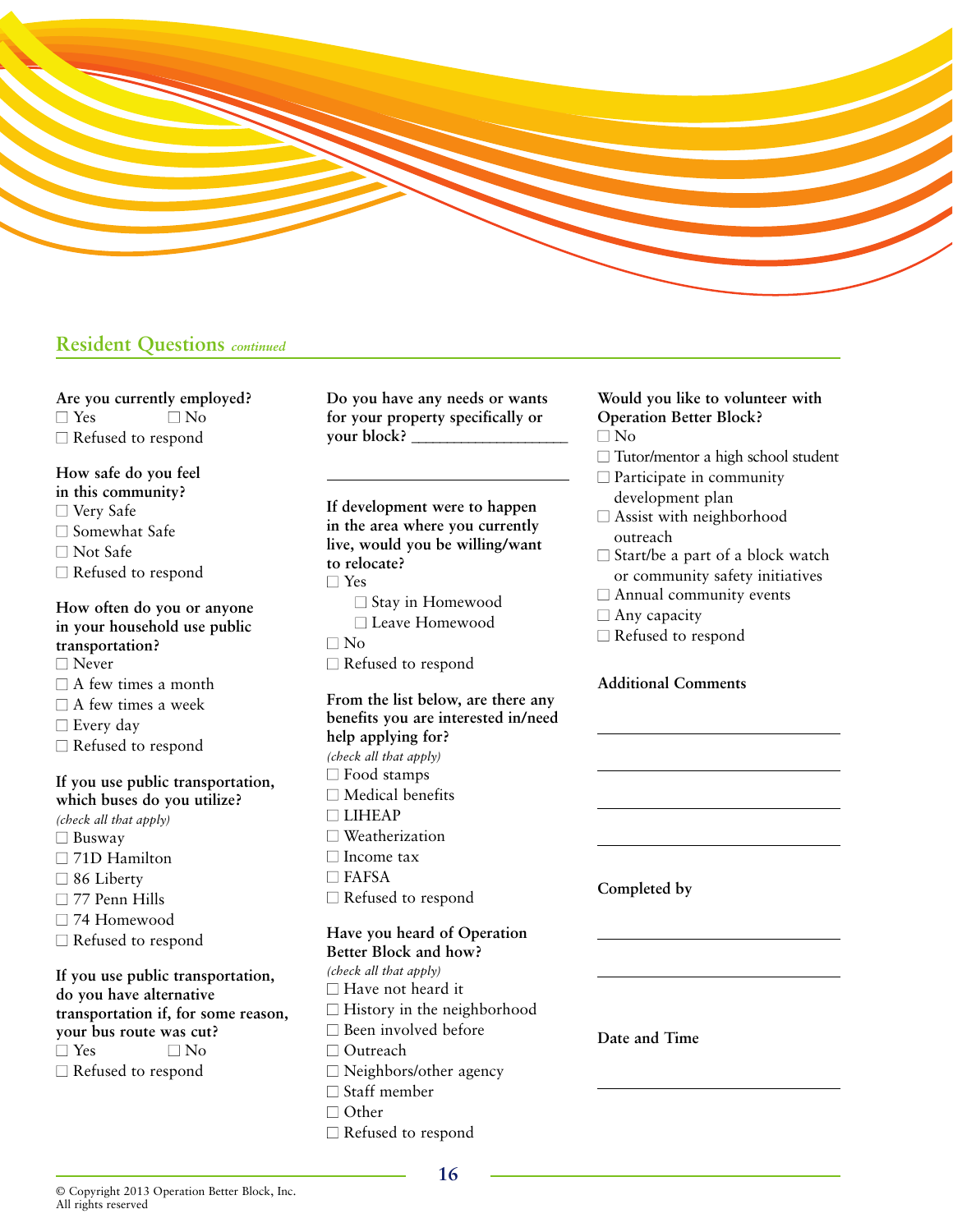# **Post-Survey Letter**

Friday, October 12, 2012

Hello Homewood Resident!

Over the last month, Operation Better Block, Inc. has been conducting a resident survey. The purpose of the resident survey is to gather valuable information from you to determine how we can be of more assistance and ensure that your voice is heard. Our target area during this time has been from Hamilton Avenue to the Busway an<sup>d</sup> from North Braddock Avenue to Oakwood Street/Pitt Street.

We are sending you this letter, along with a paper copy of the survey, because we missed you when we came by your house to do the survey. The questions on this survey will allow us to better serve you. However, if you do not feel comfortable answering some of the questions, please complete the survey with the information

you do feel comfortable providing.<br>There are several ways to respond to this survey: There are several ways to respond to this survey:<br>
There are several ways to respond to this survey:<br>
1) fill it out and drop it off at our office which is located at 801 N. Homewood Ave.

- 
- 2) fill it out and call our office to have someone pick it up for you; 2) fill it out and call our office and schedule a time for someone to come by and complete the survey<br>3) call our office and schedule a time for someone to come by and complete the survey
- 

with you electronically.<br>If you have any questions or concerns, please feel free to contact me by phone<br>If you have any questions or concerns, please feel free to contact me by phone

at (412) 731-1908, by email at dkolke@obbinc.org, or by stopping in at 801 N. Homewood Ave.

Thank you for your participation!

Demi Kolke *Senior Community Organizer*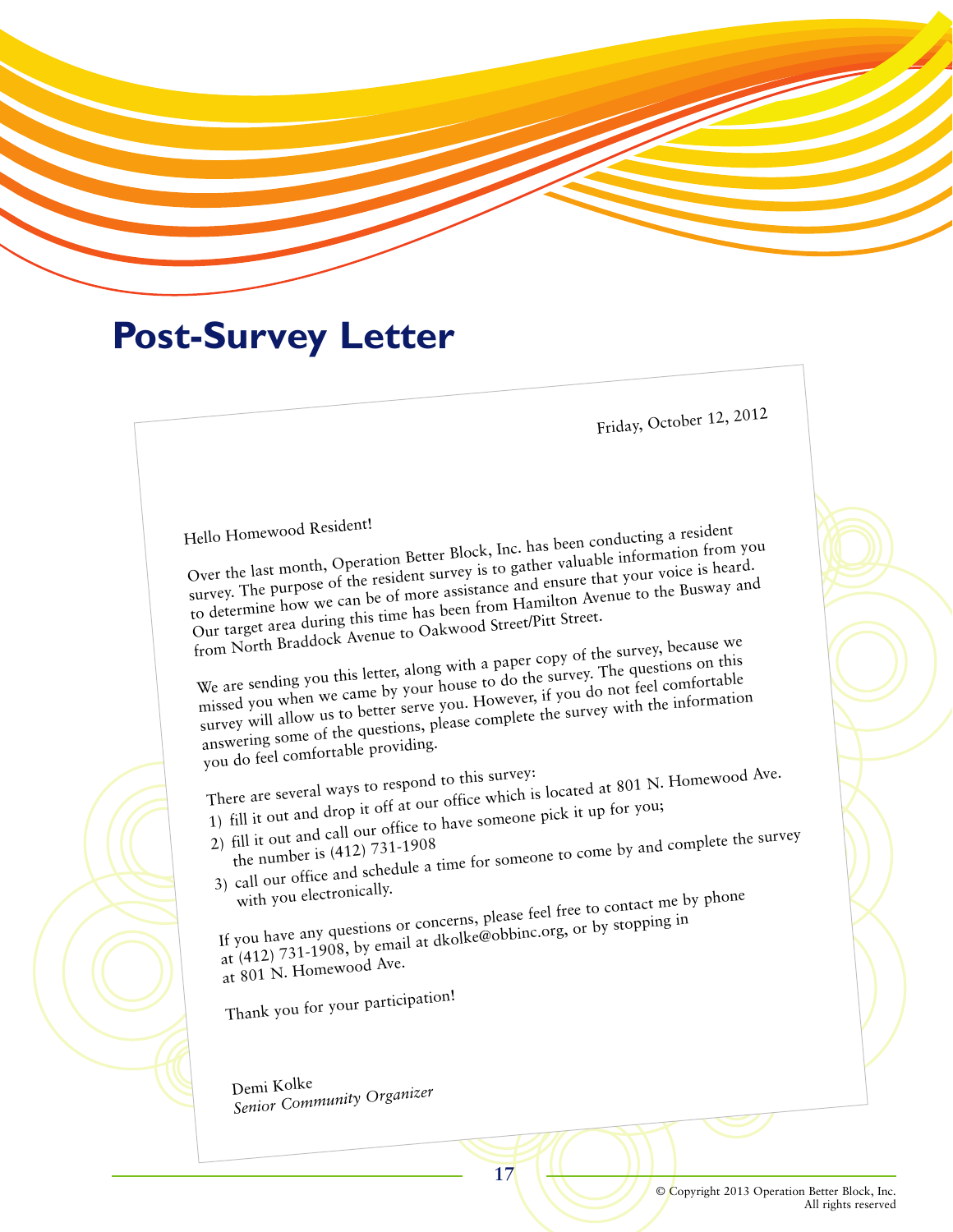

# **Sample Results Postcard**

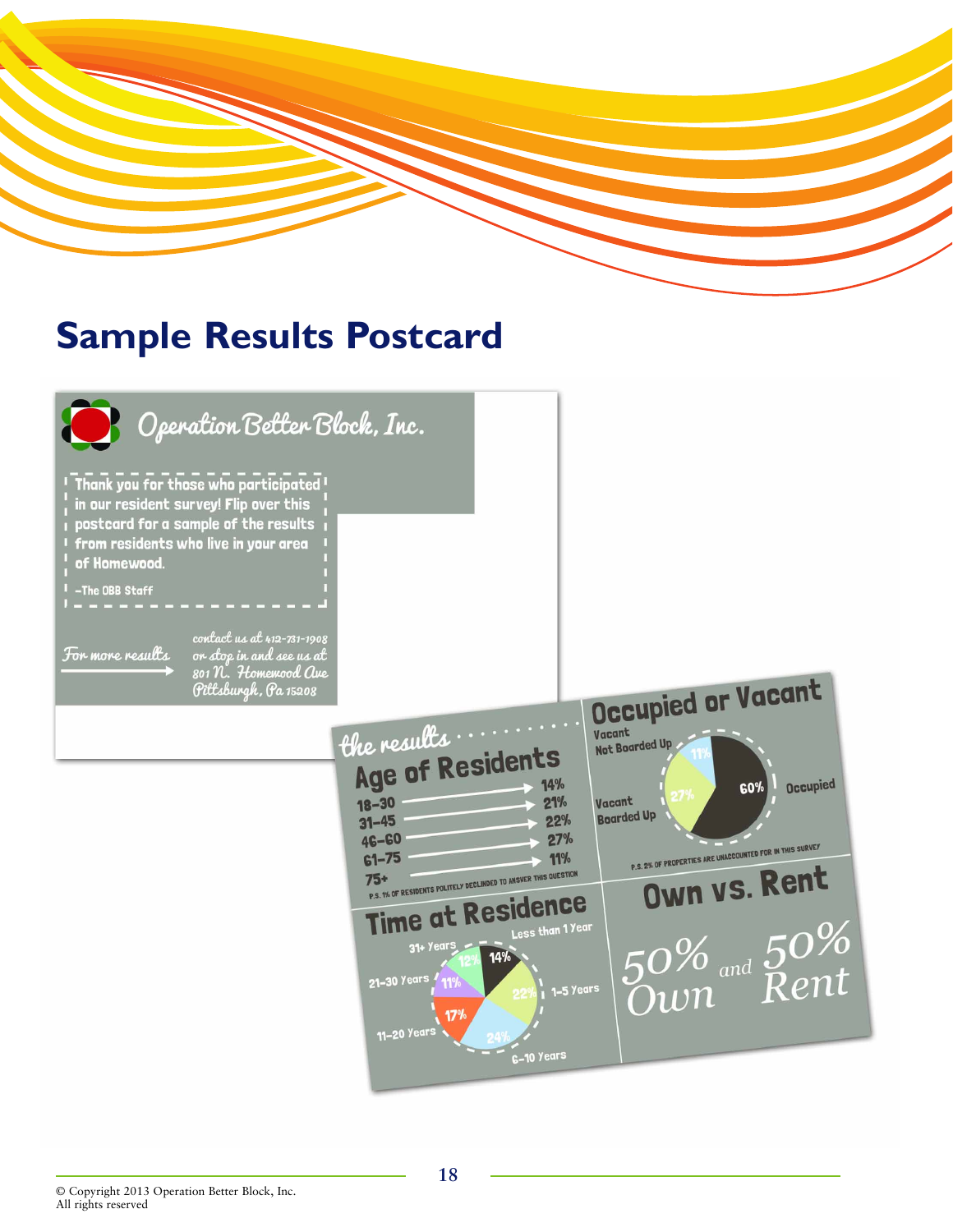

# **Survey Development**

## **LESSONS THAT TRANSFORMED THE SURVEY PROCESS**

For the very first area, each staff was simply given a chunk of land and was told to assess vacant and occupied houses within their areas. Once everyone had completed their area, I went out to see what each parcel was (vacant lot, vacant house, and occupied house) and check if we had a survey for it. From this foot survey, I developed a vacancy map of the target area.

The steps in which this was done was ineffective because there was no count on which parcels had what status. This led to some staff having lots to survey and others having little. In addition to this, because there was not a total count of parcels, there was no way to see if everyone had "completed" their area until after the foot survey was done.

Our next survey area, I learned from this. In this case, the first thing I did was complete a foot survey and map the vacancy of the area. From this, I had a total count of occupied properties, vacant properties, and vacant lots. Each staff was then given the same number of occupied properties and vacant properties to survey. Staff utilized the office marker board to track the dates that they went out to each property.

For our third survey area, we made yet other changes. Again, the foot survey and vacancy map was completed before the survey, and then the areas were divided fairly. This time, everyone received a tracking sheet that listed each occupied property. Staff documented the day/time (to ensure they were trying the house at different times), attempt number, and the code. The codes allowed us to see why people were not completing the survey. See included OBB Survey Field Report document for codes. Based on the number of times staff had to visit a house to get a completed survey in previous survey areas, it was determined that a minimum of six visits would be required to each occupied house. If the survey was completed before the sixth visit, then this wouldn't be required, of course.

After our third area, I made one major change. Instead of having a separate tracking sheet in a Word document, the tracking sheet will be done through Excel. This is because after I received everyone's tracking sheets, I had to input the data into Excel and it was formatted differently. This way, it will be more cohesive for staff doing the surveys as well as the person entering the data.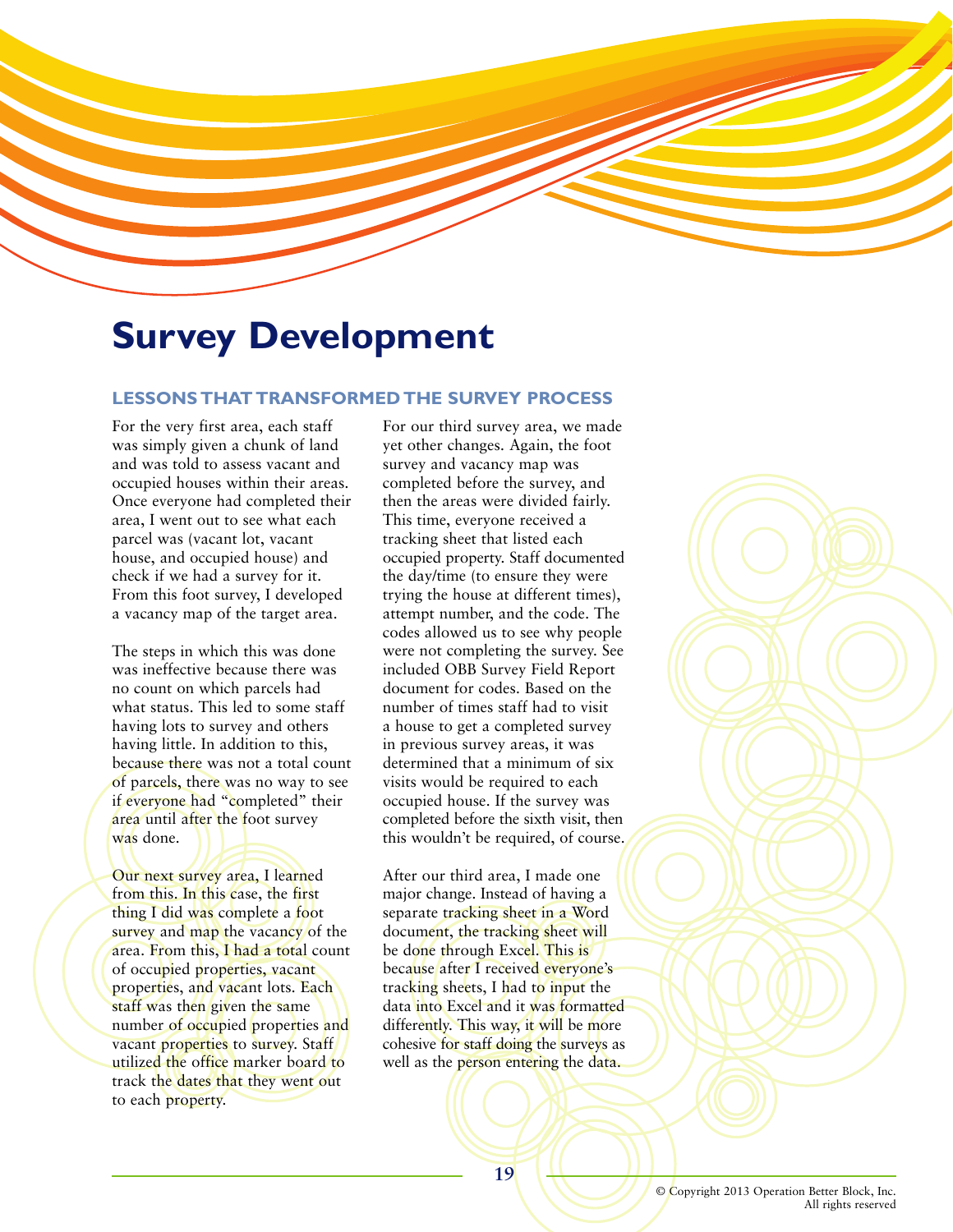

## **LESSONS THAT TRANSFORMED THE SURVEY PROCESS (CONTINUED)**

After the second round of the survey, I sat down with our survey consultant and our Executive Director to ensure that our survey was as effective as possible. Here is a summary of that meeting:

#### *What is the overall purpose of this survey?*

Why are we collecting the data?

What are we using it for?

Do all the questions align with the overall purpose?

#### *Answer:*

Property inventory

Gather information from residents to know who is in Homewood

Connect them with services

Find their interests for volunteering

#### *Are all questions tied to an action? (not collecting data just for the sake of collecting data)*

Ex: take out qualitative question because we know residents want a grocery store, but what can we/are we doing about it?

## *Which ones do we clearly know how people feel? And do we maybe not need to include?*

Ex: community development fund?

#### *Which ones have missing data?*

Ex: financial and children – change the structure and add "refusal to answer/unsure" as options

*Which questions do we need or not need detail on?* 

#### *What are we doing to follow-up?*

Build relationships – Send thank you's this round

Connect residents to services they are interested in/eligible for

Provide report that displays survey results

Some of the outcomes mentioned from this meeting are detailed in the chart below. One of the biggest changes we made was the way in which we communicate with the residents. From the beginning, we had sent out a post-survey letter which included a paper copy of the survey for them to fill out if we had missed them when we went door-to-door. However, we added a pre-survey letter which informed

the residents that we would be coming around to survey them. It explained who we were, what we were doing, and what they could expect.

In addition to this, we drastically changed our follow-up. Prior to this most recent round, we did no type of follow-up. This left me feeling as if we were missing out on some really great opportunities to build relationships. For the last round, staff sent out a thank you to each resident who completed the survey. In addition to this, we generated a report in a post card format that summarized some of the key data points we had gathered from the survey. Providing them feedback proved very beneficial as many residents thanked us for this. This report was sent to everyone who lives in the survey area, regardless of if they completed a survey.

The final significant change we made is making sure that every question leads to an action. If a question was included on the survey, we wanted to ensure that we could do something with that information. This allowed us to more effectively serve those that we surveyed by connecting them to services or other opportunities.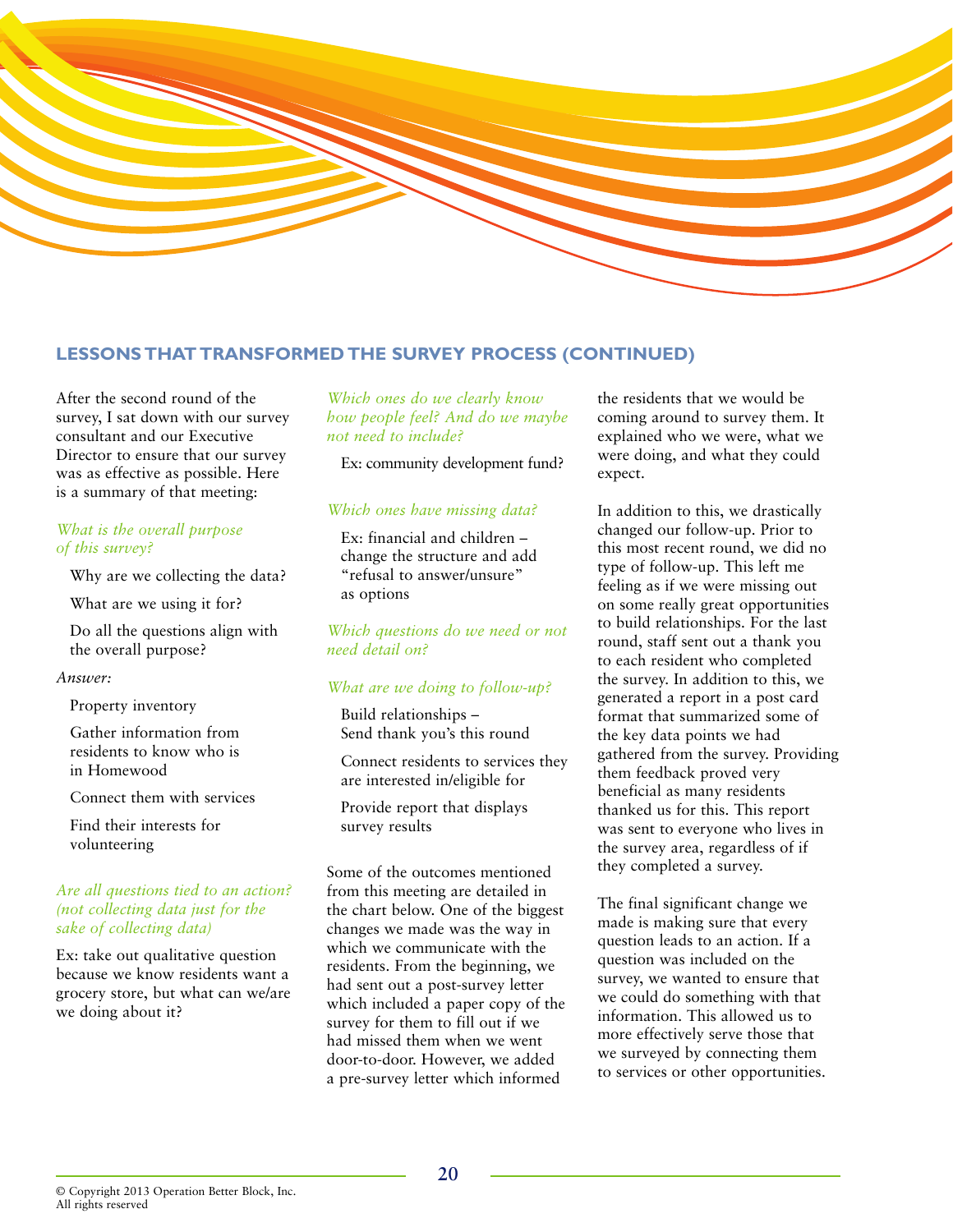# **Changing Survey Questions**

| <b>QUESTION CHANGED</b>                                                                                                     | <b>REASONING</b>                                                                                                                                                                                                           | <b>ROUND CHANGE MADE</b>   |
|-----------------------------------------------------------------------------------------------------------------------------|----------------------------------------------------------------------------------------------------------------------------------------------------------------------------------------------------------------------------|----------------------------|
| Litter/Graffiti/Trash from amount<br>(little, moderate, considerate) to<br>Yes/No.                                          | The amount of these things is<br>irrelevant as it is most important<br>to understand their prevalence.                                                                                                                     | Between 2nd and 3rd rounds |
| Have you heard of OBB (yes/no) to<br>How have you heard of OBB (with<br>options listed including have not<br>heard of OBB). | This allows us to understand what<br>methods of outreach are most<br>effective as well as gauging our<br>presence in the neighborhood.                                                                                     | Between 2nd and 3rd rounds |
| Added "unsure" and "refused to<br>respond" to all of the residential<br>questions.                                          | There was a lot of missing data on<br>the first two rounds so this would<br>eliminate circumstances such as staff<br>leaving the answer blank because<br>the resident didn't know or didn't<br>want to answer.             | Between 2nd and 3rd rounds |
| Vacant Boarded and Vacant Not<br>Boarded changed to Vacant Secured<br>and Vacant Unsecured                                  | This question was intended to<br>measure how many vacant<br>properties were open and accessible<br>to walk into, but the wording<br>"boarded" and "not boarded"<br>was taken literally so it was not<br>an accurate count. | Between 3rd and 4th rounds |
|                                                                                                                             |                                                                                                                                                                                                                            |                            |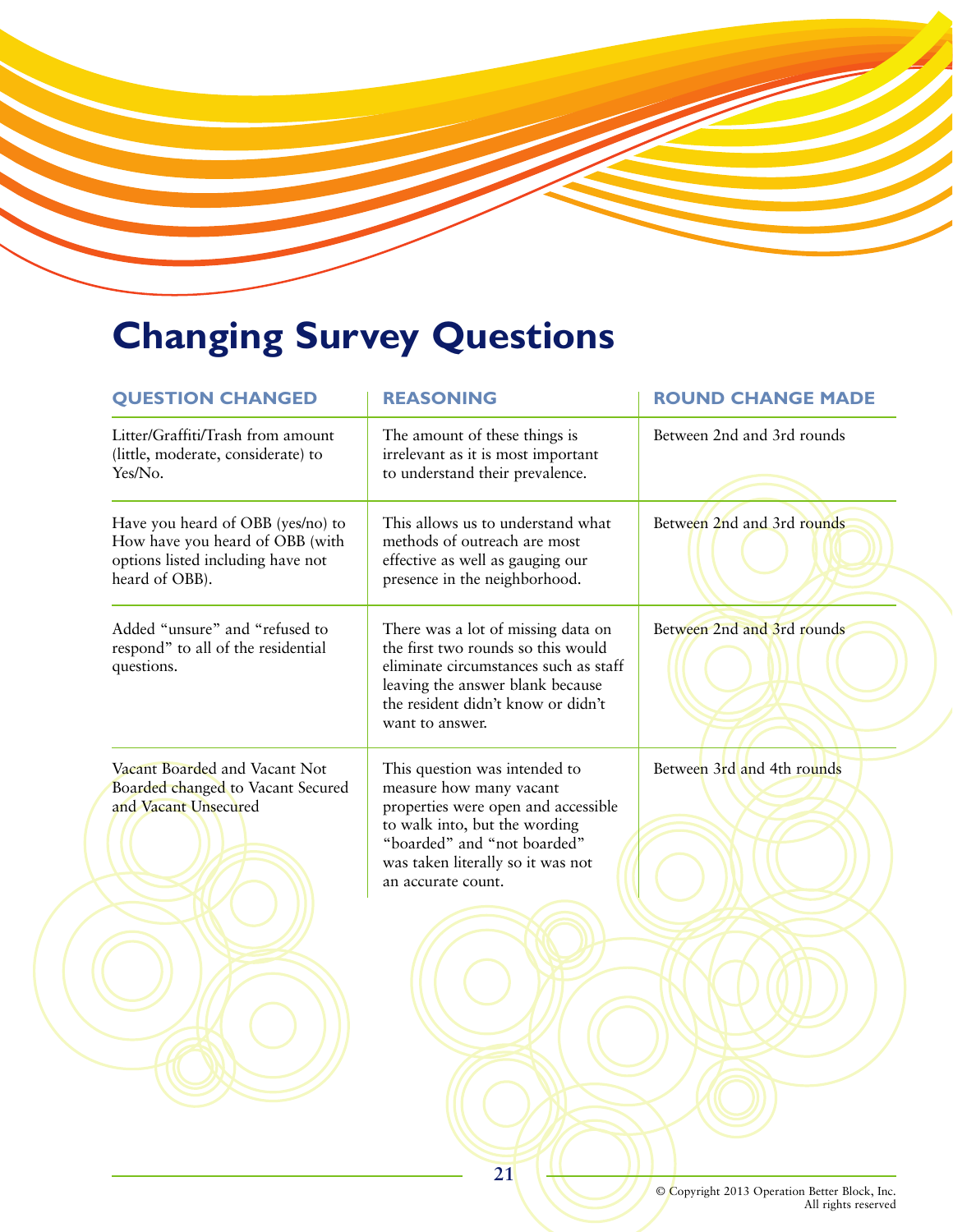# **Adding Survey Questions**

| <b>QUESTION ADDITIONS</b>                                                                                                                                    | <b>REASONING</b>                                                                                                                                                                                                                                                                                                           | <b>ROUND CHANGE MADE</b>   |  |  |  |
|--------------------------------------------------------------------------------------------------------------------------------------------------------------|----------------------------------------------------------------------------------------------------------------------------------------------------------------------------------------------------------------------------------------------------------------------------------------------------------------------------|----------------------------|--|--|--|
| Directly listed out benefits that we<br>are able to sign people up for<br>through Bridge to Benefits                                                         | Staff in charge of this program<br>requested this as then she will<br>know what she is contacting<br>residents for.                                                                                                                                                                                                        | Between 1st and 2nd rounds |  |  |  |
| If development were to happen in<br>the area where you currently live<br>would you be willing to relocate?<br>If yes, stay in Homewood or leave<br>Homewood? | • Bridging the Busway plan had<br>just come out at this time and<br>showed some major changes, so<br>we wanted to get ahead of the<br>curve and understand the desire<br>for residents to stay in their home.<br>• By asking if they wanted to stay/<br>leave, we could better understand<br>their commitment to Homewood. | Between 1st and 2nd rounds |  |  |  |
| Are you currently employed?                                                                                                                                  | This is a question asked on many<br>of the public benefits that we sign<br>residents up for through Bridge to<br>Benefits.                                                                                                                                                                                                 | Between 2nd and 3rd rounds |  |  |  |
| Would you like to volunteers with<br>OBB (options of opportunities<br>included)?                                                                             | • This was helpful for residents to<br>know what OBB does.<br>• Helps connect staff with residents<br>interested in their program/project.                                                                                                                                                                                 | Between 2nd and 3rd rounds |  |  |  |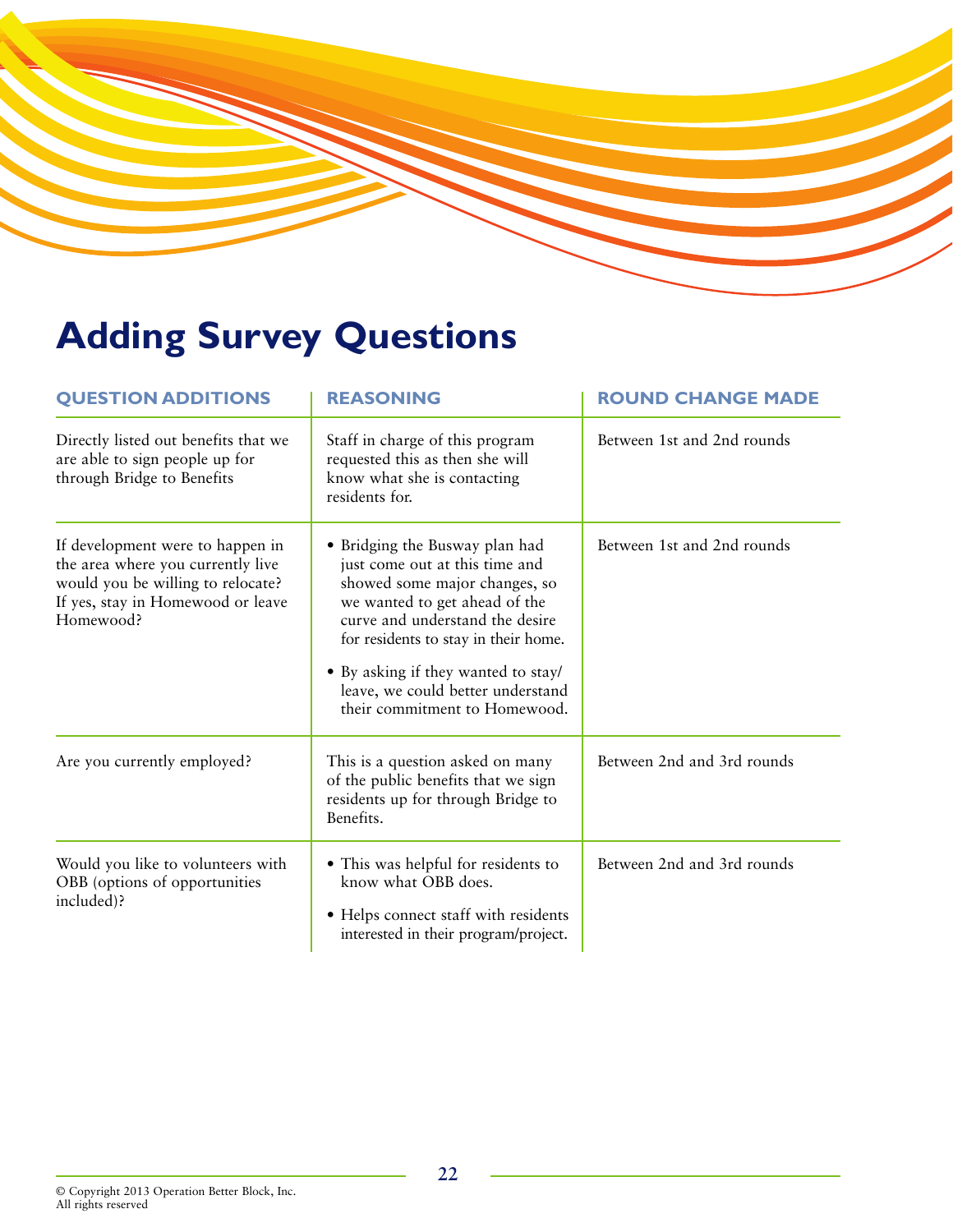# **Removing Survey Questions**

| <b>QUESTION REMOVED</b>                                                                                          | <b>REASONING</b>                                                                                                                             | <b>ROUND CHANGE MADE</b>   |
|------------------------------------------------------------------------------------------------------------------|----------------------------------------------------------------------------------------------------------------------------------------------|----------------------------|
| Would you like to see any<br>new/different housing options/<br>services/places to purchase goods<br>in Homewood? | • We were receiving the same basic<br>answers (more houses, grocery<br>store).<br>• This was not something that we<br>could directly impact. | Between 2nd and 3rd rounds |
| When using public transit where<br>is your destination?                                                          | This is not relevant data.                                                                                                                   | Between 2nd and 3rd rounds |
| Would you be interested in<br>contributing to a community<br>development fun?                                    | · Staff was not educated enough<br>on what this meant to properly<br>articulate it to residents.                                             | Between 2nd and 3rd rounds |
|                                                                                                                  | • The majority of residents<br>surveyed were not interested.                                                                                 |                            |
|                                                                                                                  |                                                                                                                                              |                            |
|                                                                                                                  |                                                                                                                                              |                            |
|                                                                                                                  |                                                                                                                                              |                            |
|                                                                                                                  |                                                                                                                                              |                            |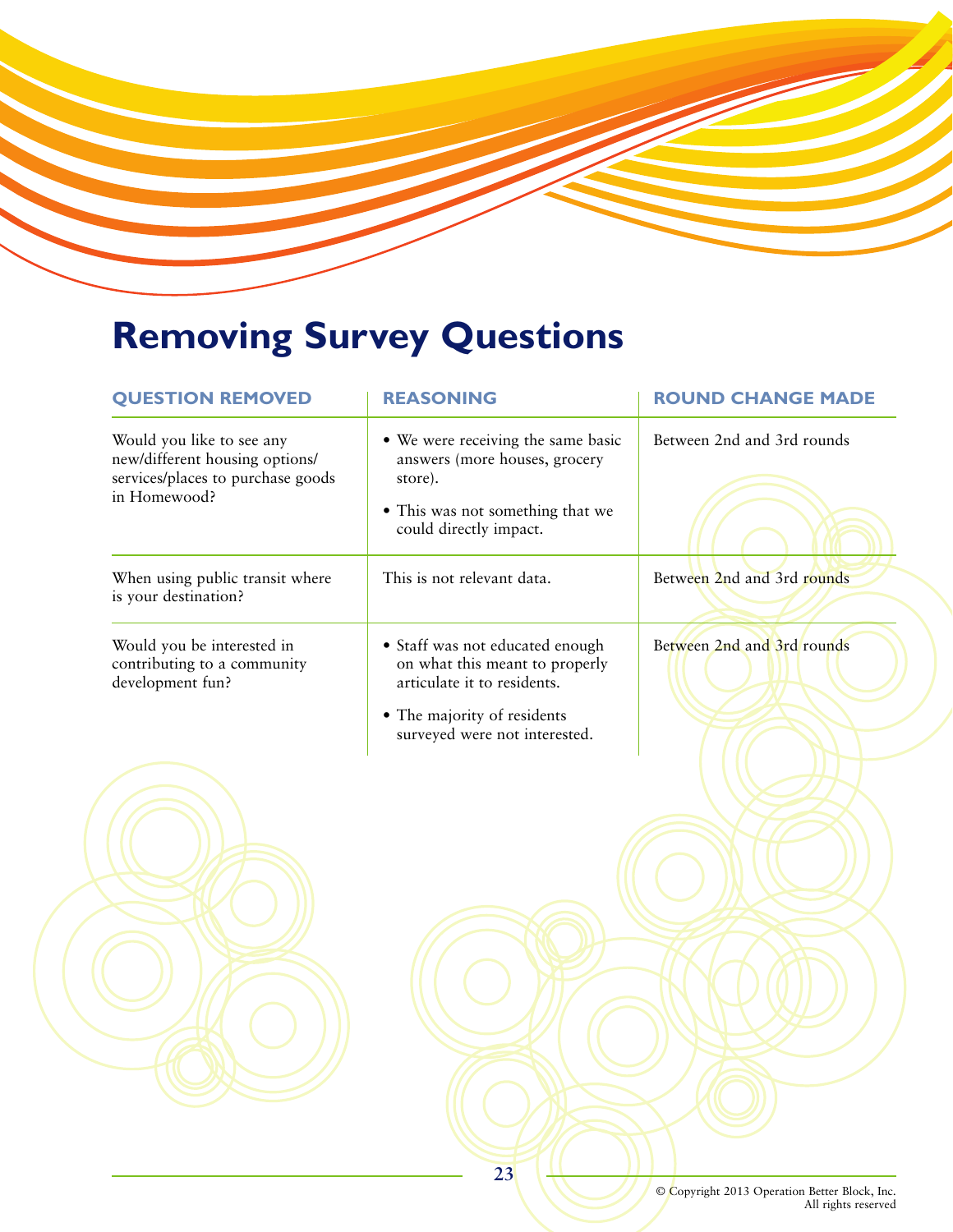# **Publicly-Owned Vacant Lot Maintenance >**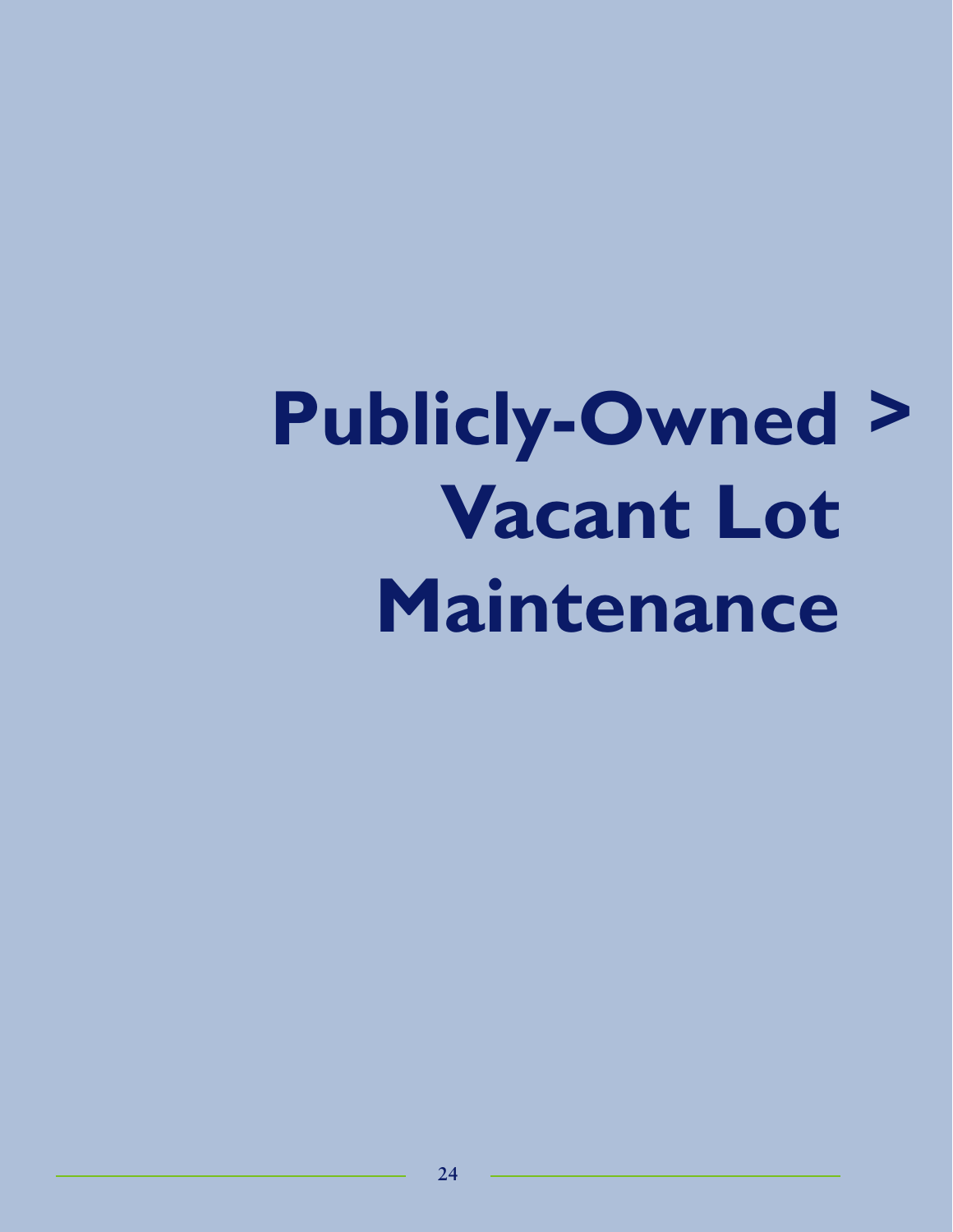# **Publicly-Owned Vacant Lot Maintenance**

Publicly-owned vacant lots are either owned by the City of Pittsburgh or URA or owned by the City with URA "hold" or "transfer to URA" status. Gaining access to these vacant lots can be useful to community groups for several reasons. The CDC can utilize their resources to clean up and maintain the lots; short-term beautification projects can be done on them to benefit the neighborhood, especially on a main thoroughfare; and if the community desires to do a specific project, such as a temporary garden, this can be a great tool.

There are various ways to gain access to vacant lots. However, the liability exposure for the City of Pittsburgh and the URA are different because the City is selfinsured, and the URA is not – the URA carries an insurance policy on its property inventory. Permission to use or enter upon URA lots is strictly constrained to limited activities, if available at all, because of their potential exposure. URA typically does maintain its inventory. Since the City is self-insured, there is more opportunity to gain permission for cleanup and maintenance of City-owned vacant lots.

# **PERMISSION TO WORK ON CITY-OWNED VACANT LOTS**

The City of Pittsburgh Department of Public Works (DPW) handles requests for permissions of this kind. DPW has a Volunteer Project Registration Form.\* The CDC completes the Volunteer Project Registration Form, listing the specific lots where access is desired, and submits it to DPW. DPW reviews and submits it to the Law Department for review and approval by the appropriate Labor Unions. In the case of OBB's Volunteer Project Registration Form submission, the Unions asked that the form be revised to divide the lots on two requests – those that would be cleaned in the Spring/Summer and those that would be done later in the year.

While license agreements can be a beneficial tool, there are also limitations to them. Because the application needs to go through various departments, the approval to access the lots can be time consuming. Additionally, if leasing a lot from the City, or URA, any food that is grown on the lot cannot be sold for consumption.

\* The DPW Volunteer Project Registration Form is not included in this manual but is provided as a separate handout.

When this type of activity is anticipated on City-owned vacant lots, it may be helpful to touch base with Jeff Koch, who is listed on the DPW Volunteer Project Registration Form as the contact person. He is quite responsive to phone messages and email inquiry. He did advise, however, that 'I can't speak for them (Unions) so let's get the Volunteer Form filled out and forward it to them for approval or denial.'

# **PURCHASE**

If the CDC is interested in purchasing a lot to do more long term planting and growing, including selling the produce grown, this is a viable option. However, this process can take up to one year for it to be complete. Typically, a business plan including research and numbers will be needed to understand how this urban garden will be profitable because it must be self-sustaining. The entity who owns the property will also look to ensure this is the highest and best use for that/those particular parcels. If the urban garden will be a permanent project, neighborhood buy-in will also be a factor is this. The contact person at the City is Ed Jacob and the contact person at the URA is Byron Crawford. If the lot is directly adjacent to the CDC's property, the CDC can also purchase the lot as a sideyard.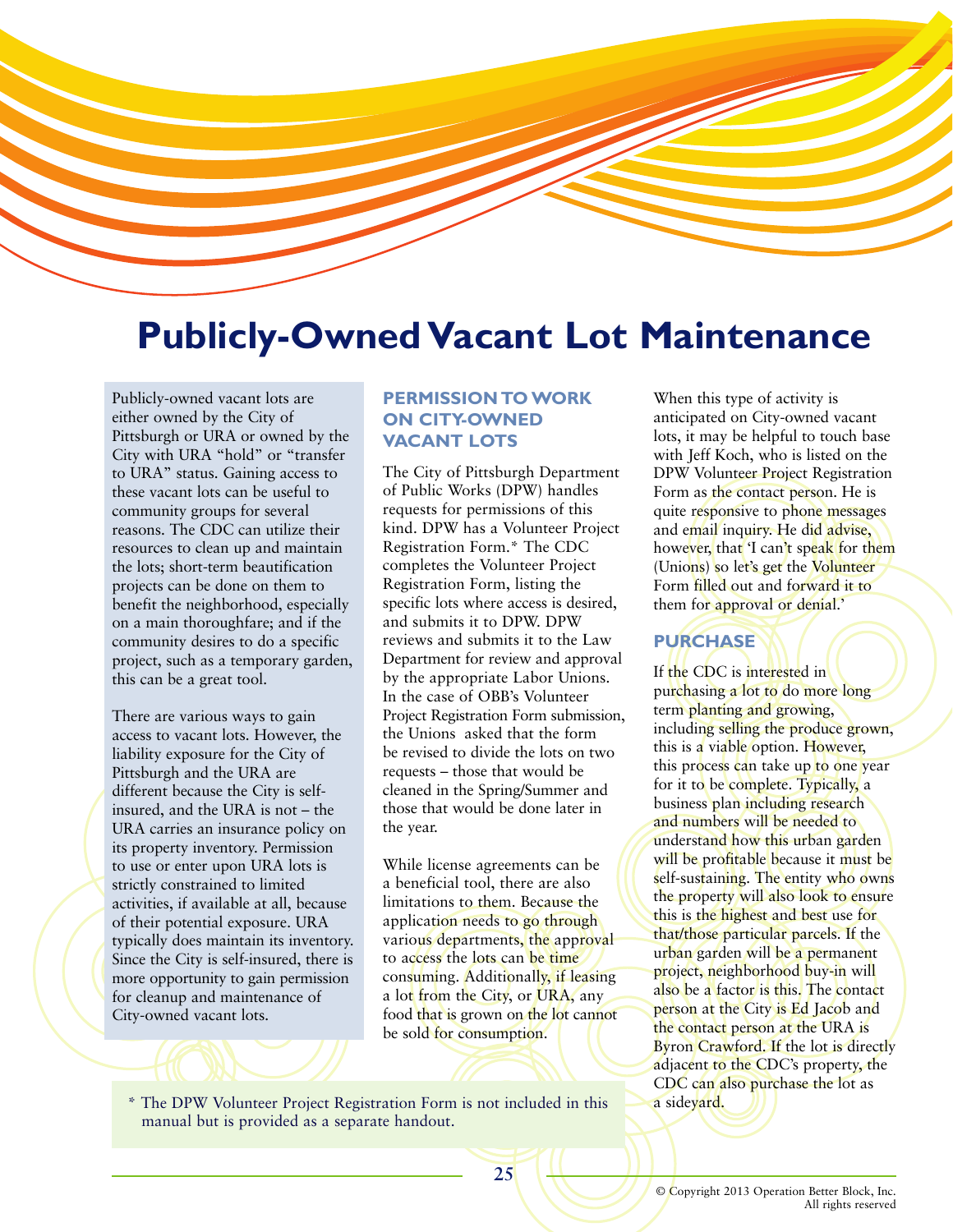# **Bureau of Building >Inspection (BBI) Processes**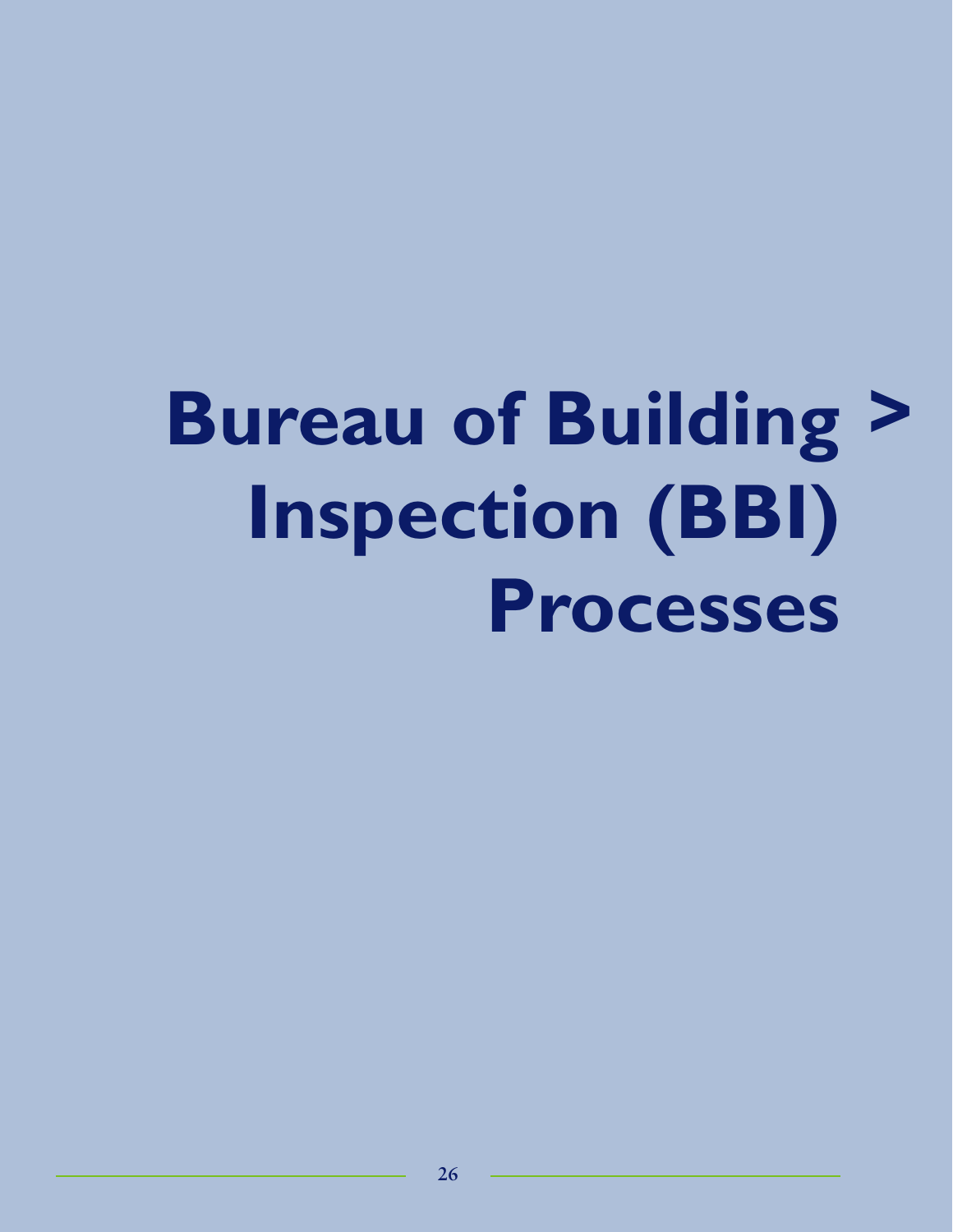

# **Bureau of Building Inspection (BBI) processes**

**This particular portion of the guide is to serve as an overview of Bureau of Building Inspection (BBI) processes and explain how CDCs can supplement and/or integrate with these processes. The steps we present are centered on vacant and blighted properties with the overall mindset of improving safety and beautifying the neighborhood. We have found code enforcement to be one of the most powerful tools in our toolkit and is a very effective approach when used strategically. One of the biggest lessons for Operation Better Block has been the value of relationships with the BBI inspectors. These relationships can be a game changer for many neighborhoods and should be kept in the forefront throughout all of these steps.** 

*Section A* (page 28) Here you will find our BBI contact sheet, which you will refer to frequently. This lays out the structure of BBI and includes a brief description on who does what. Fill out your inspectors' information as the start of building working relationships with them.

*Section B* (pages 29-31) will give you the keys to how code enforcement works. You can use this section to gain code compliance on occupied or vacant properties. Additionally, it will serve as a step-by-step guide on getting a property condemned. These eight steps should be followed for any property you are targeting that is **not on the condemned list.**

If the building(s) you are targeting **is** already on the condemned list, and you want to see if it is salvageable, you should skip to Section C.

*Section C* (pages 32-34) gives you three key questions to answer to see if a vacant building should be rehabbed or demolished. You can also use this section to understand how to gain access to the property in order to do interior inspections depending on the ownership of the property.

If you determine that the condemned, vacant building should be demolished, you proceed to Section D.

*Section D* (page 35) walks through how to get a property razed and the process BBI goes through as well.

# *Quick Guide to this portion of the manual:*

- If the building is not condemned see Section B
- If the building is condemned and want to see if it is salvageable – go directly to Section C
- If the building is condemned and want it demolished – go directly to Section D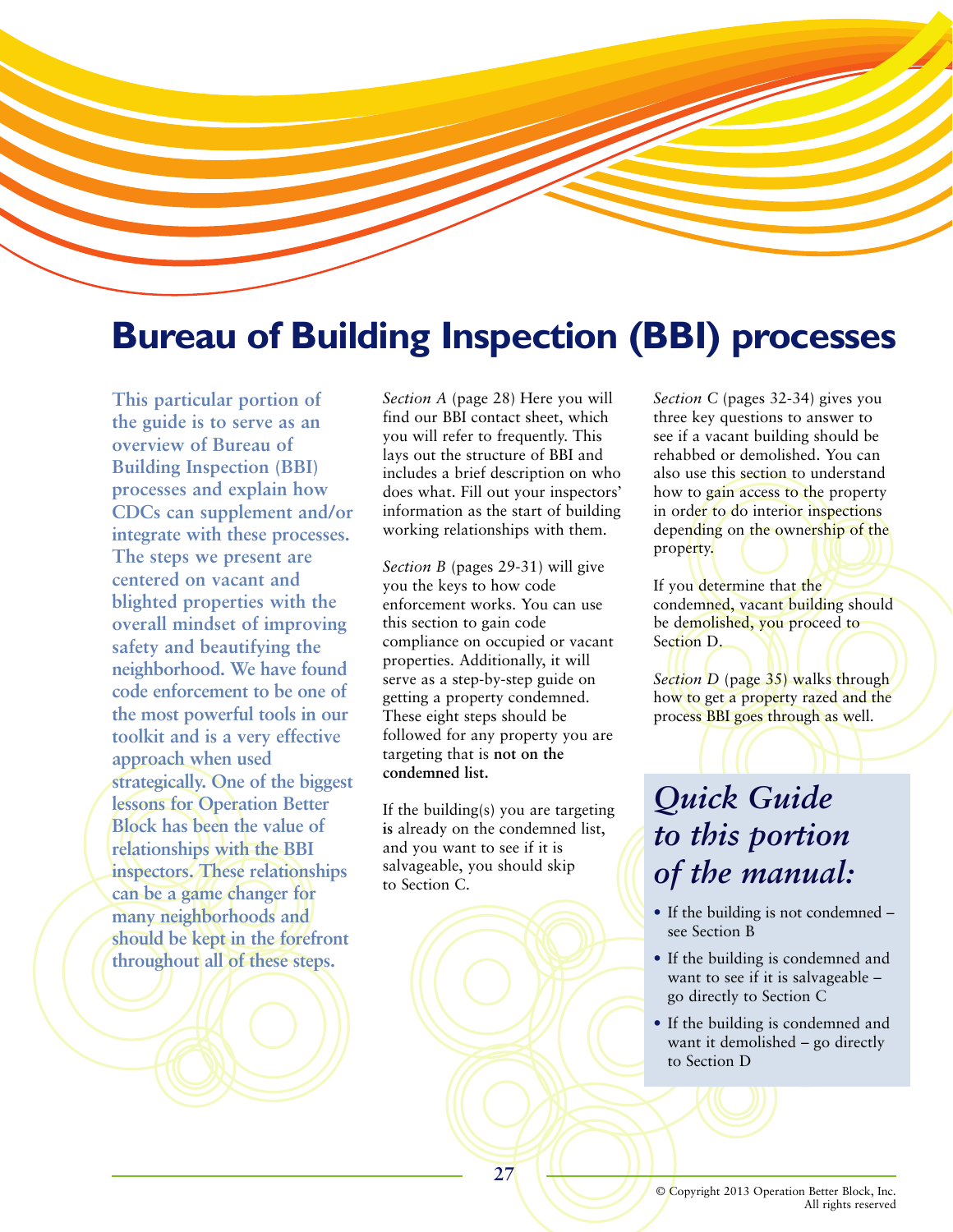

# **Bureau of Building Inspection Contact Sheet (SECTION A)**

# **BUREAU OF BUILDING INSPECTION (BBI) PRIMARY CONTACTS** *as of 3.13.13*

#### **Administrative Staff . . . . . . . . . . . . . . 412-255-2187**

#### **Mary Weixel**

#### **mary.weixel@pittsburghpa.gov**

• Email her to request to receive weekly housing court dockets

#### **Sylvia Satariano**

#### **sylvia.satariano@pittsburghpa.gov**

- Sends out monthly mailings of new buildings posted/demoed
- Puts demo packages out to bid
- Contact person for demolition contractors

#### **File Room . . . . . . . . . . . . . . . . . . . . . .412-255-2195**

### **Craig Sipple and Joe Tsumscic**

Hours: 7:30am – 3:45pm

• Call to ask about violation notices on properties *(must have actual property address)*

#### **Demolition Manager**

#### **Paul Loy**

#### **paul.loy@pittsburghpa.gov**

• Signs off on demos and can also place a hold on demos

# **Inspectors (one per ward)**

#### **Code Inspector** *(Condemnations)*

• Condemns properties and puts demolition packages together

Name

Phone

Email

Best time to reach

#### **Code Inspector** *(Lots and Grounds)*

• Handles issues such as rodents, dumping, overgrowth, etc.

Name

Phone

Email

Best time to reach

### **Senior Building Inspector**

• Cites code violations on buildings and follows up with 311 calls

Name

Phone

Email

Best time to reach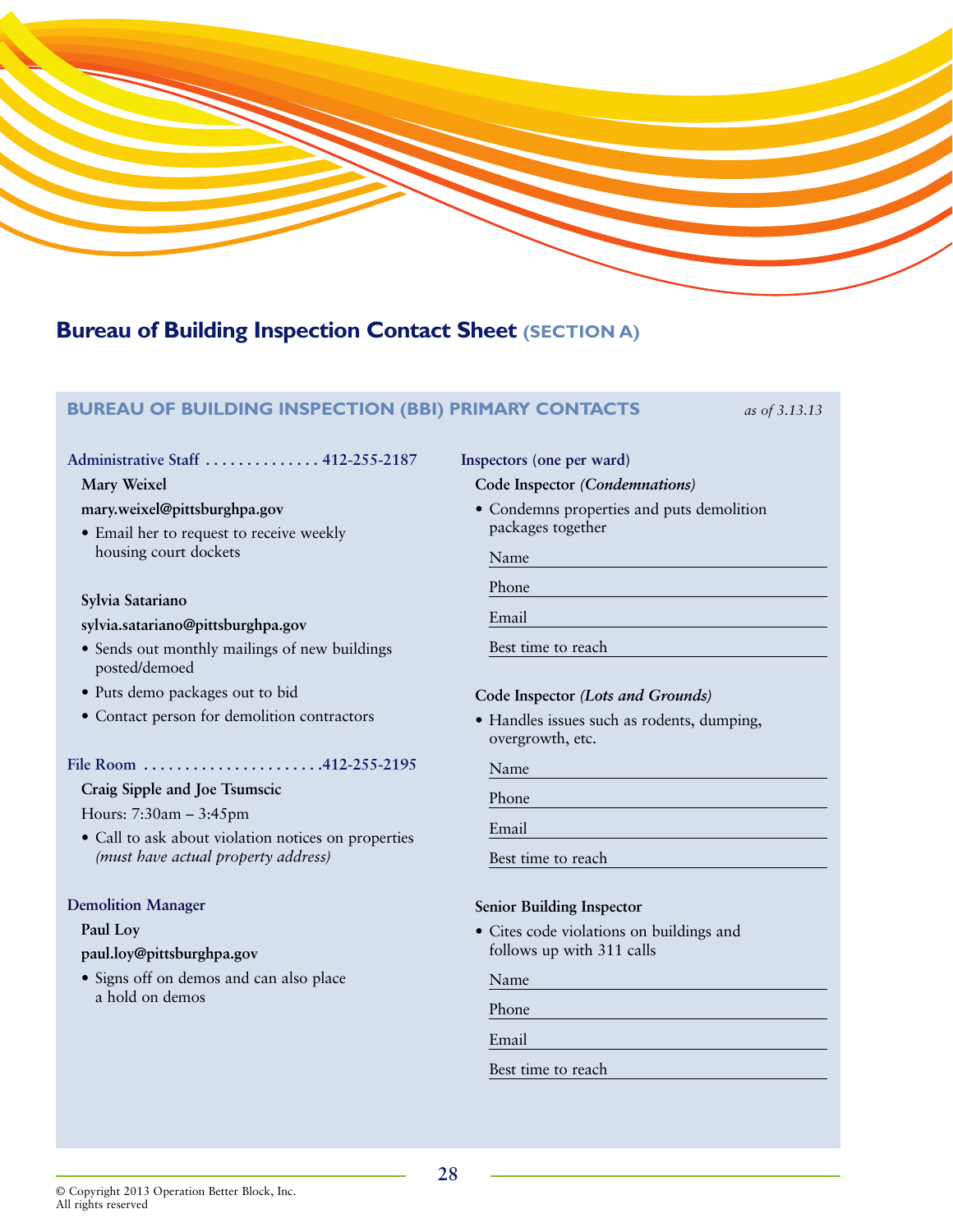

# **BBI Code Enforcement (SECTION B)**

**To be utilized on vacant or occupied properties to achieve code compliance and/or as the starting place for getting a property condemned.** 

## **1 GET A COPY OF THE CONDEMNED LIST**

Through a relationship with the Condemnation Code Inspector, a CDC can typically request to have a copy of the list of properties that are condemned for the specific neighborhood wards. BBI produces a new list every few months, but CDC staff can request monthly updates for new buildings posted and buildings demolished from BBI administrative staff (See Section A for contact information.).

## **2 CALL BBI FILE ROOM (SEE SECTION A FOR CONTACT INFORMATION.)**

By providing BBI staff with an exact address, they can check to see if there have been any previous code violations on the property. This is typically a good place to start because if there have been previous violations, then you know what to look for to see if they have been abated. Whether there are previous violations (that have or have not been abated) or there are no previous violations, it is best practice to understand the history of the property by asking BBI File Room to check the property for any code enforcement or condemnation activity.

## **3 UTILIZE THE PROPERTY MAINTENANCE CODE TO ASSESS POTENTIAL CODE ISSUES**

The property maintenance code is a local adoption by ordinance of the International Property Maintenance Code (PMC). This following link leads to the City of Pittsburgh Code of Ordinance (http://library.municode.com/index.aspx?clientId=13525). Go to Title 10 Building Code and then to Chapter 1004 for what property maintenance code is currently in effect. At the time of writing, the City had adopted the 2003 Property Maintenance Code.

Then, click on this link for the International Property Maintenance Code (http://publicecodes.cyberregs.com/icod/ipmc/index.htm) where the 2003 PMC is located. This will provide an understanding of what can be enforced in the City of Pittsburgh. However, the City Code, Title 10, Chapter 1004 may specify certain changes that City Council made to the PMC when it was adopted.

Putting these two sites together, you are able to review the standards for property maintenance in the City of Pittsburgh.

*\* It is important to understand that most of this process typically occurs without CDC/resident involvement. However, if actively engaging residents to transform a particular area, residents and CDC staff can serve as advocates and participate in this process for the community's benefit.*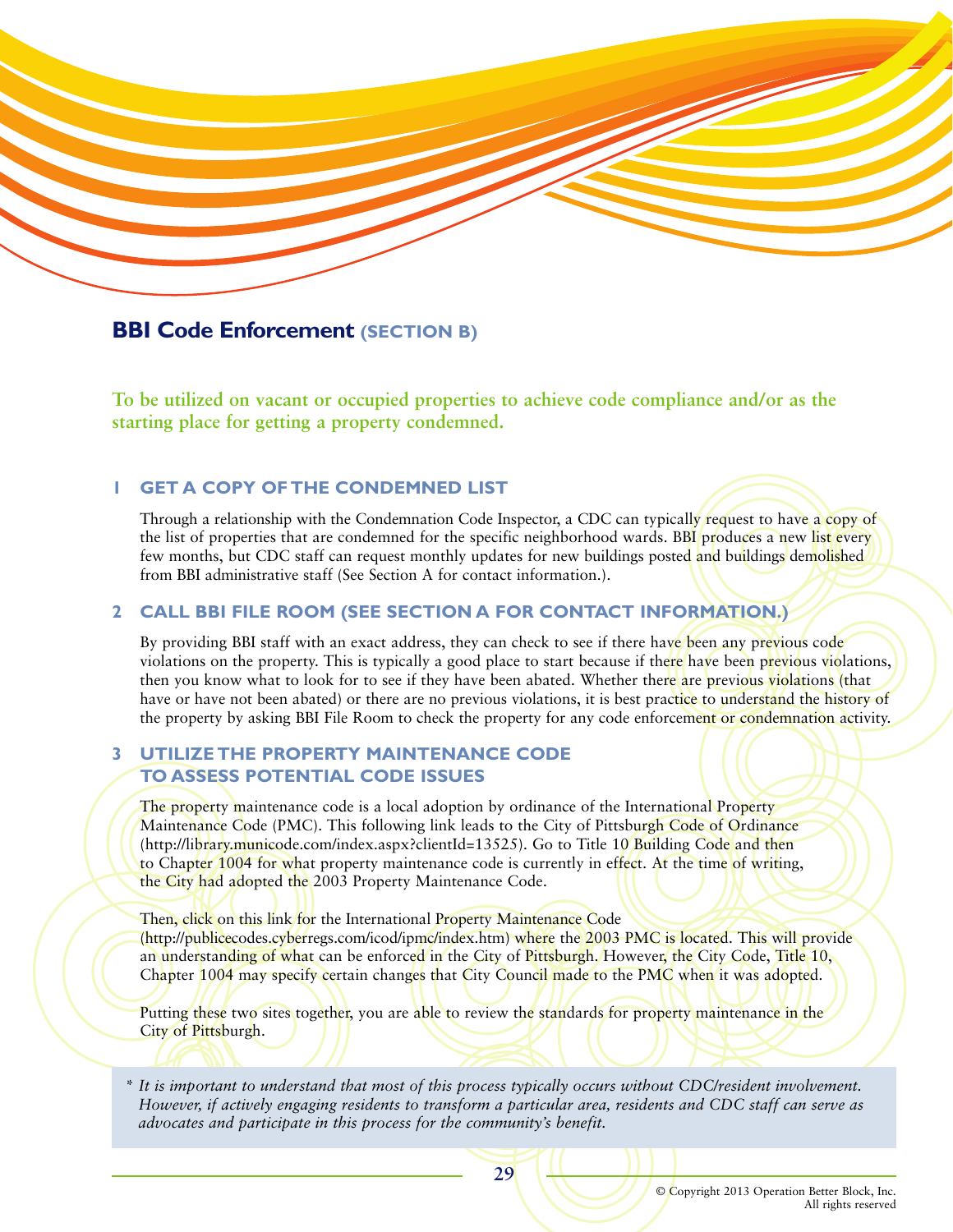

# **BBI Code Enforcement (SECTION B CONTINUED)**

## **4 CALL 311 (CITY OF PITTSBURGH'S NON-EMERGENCY RESPONSE CENTER)**

Once it has been determined what possible violations are on the property, the next step is to call and report them to 311. When the operator enters the request or concern, the caller should receive a service request number. If not, simply as the operator for one. This will serve as a reference number and is how the request/concern will be tracked.

If the property is open (no door, no board) and accessible to walk into, it is vital to communicate this to the operator at 311 as well. They will then send out the Board-Up Division to secure the property.

## **5 INVOLVE AREA RESIDENTS IN CALLING 311**

After having established relationships with residents in the area, it is important to educate and involve them in these processes. The more attention that is brought to the property, the quicker it will likely be addressed. Providing residents with a simple snapshot as demonstrated here can be highly effective.

Because these residents may live in such close proximity to the property that is being reported, they may notice other code issues as well. Again, explaining to residents why this is important and how valuable their assistance is will create more buy-in for this process which will lead to more success.

## **6 FOLLOW UP WITH SENIOR BUILDING INSPECTOR**

#### **CALL 311**

- **570 Panke Avenue**
- Dumping in front and back
- Porch held up by 2x4's
- Disconnected downspouts
- Broken window

Having a relationship with the on-the-ground BBI staff becomes vital at this point. Following up with the Building Inspector to explain which property the CDC and residents have been targeting will help him/her to prioritize this property, ensure follow-up on the 311 calls, and keep the CDC updated as to what happens with the property.

NOTE: If the Inspector believes the code issues reported are valid, he/she sends the property owner a Notice to Abate the violation on the property. If there is not abatement by the expiration of the time allowed, the Inspector may issue a citation or complaint to initiate a summary criminal proceeding before the Magisterial District Judge (MDJ) in whose magisterial district the property is located. If the property owner pleads not guilty, a court hearing may be scheduled before the MDJ.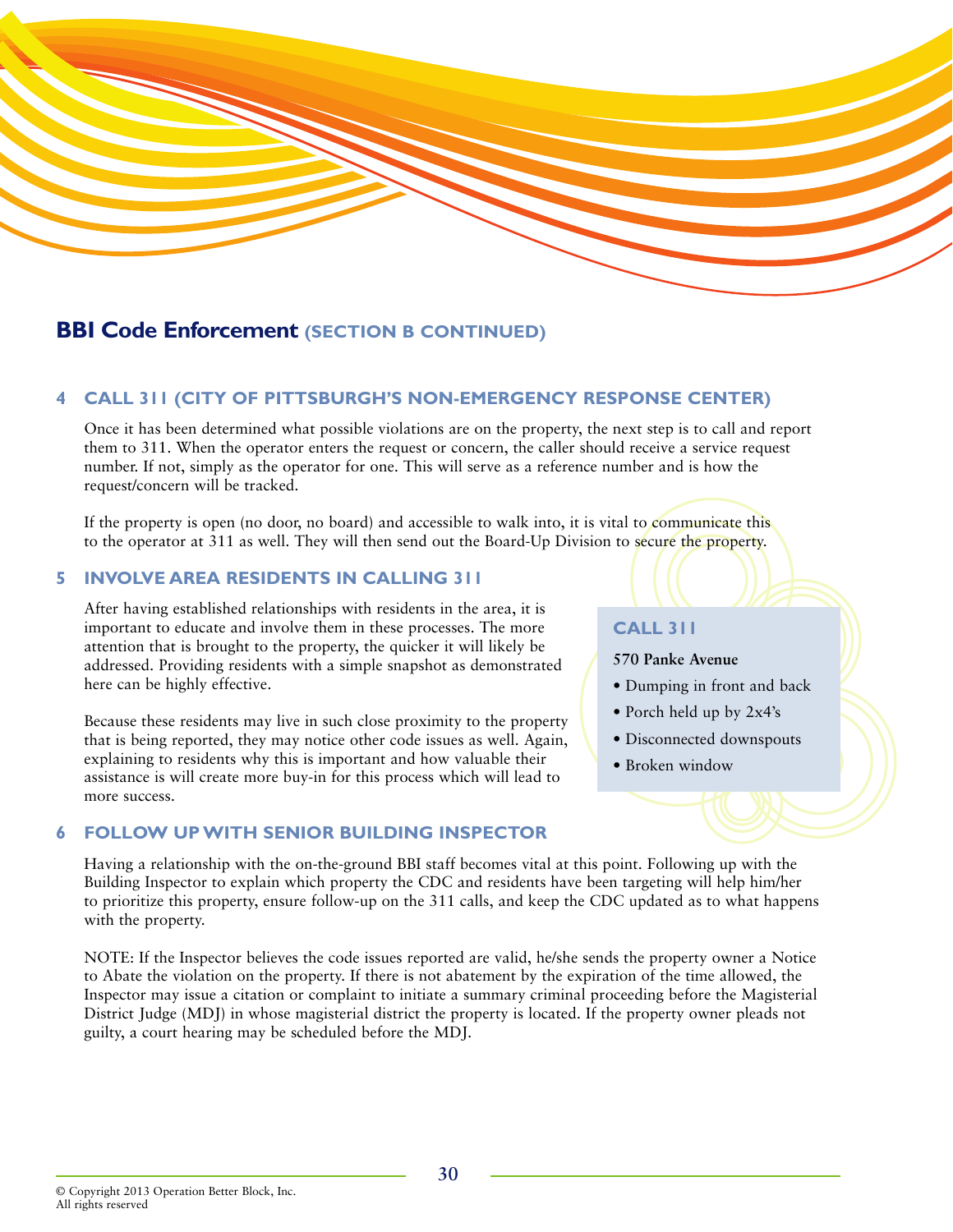

# **7 CHECK THE WEEKLY COURT DOCKET EMAILS TO STAY ABREAST OF MUNICIPAL PROSECUTIONS BASED ON CODE VIOLATIONS**

If already receiving the weekly emails that contain properties going to court, continue to track these. If not, call or email BBI administrative staff (See Section A for contact information.) to request to receive these weekly updates by email. (The email contains listings for the entire City of Pittsburgh, separated by ward). Again, if the property citation was not abated, the property may end up in front of a MDJ.

CDC staff is encouraged to attend enforcement hearings. It is an opportune time to build relationships with the Code and Building Inspectors (who are typically in attendance), the MDJ, Assistant City Solicitor, and residents/property owners.

## **8 FOLLOWING UP ON PROPERTIES**

Check the Magisterial District Courts Docket Sheets (http://ujsportal.pacourts.us/DocketSheets/MDJ.aspx) by Docket Number or Parcel ID or Participant Name. Docket sheets on a single case and summary sheets that note all related cases can be accessed at this site.

A property owner/code defendant may appeal to an MDJ guilty verdict to Statutory Appeals Court for a trial de novo (new hearing) in the Court of Common Pleas. Check the Common Pleas Courts Docket Sheets (http://ujsportal.pacourts.us/DocketSheets/CP.aspx).

At least four guilty convictions on the same property for the same violation that remains unabated may be the basis for a misdemeanor charge. A Magisterial District Docket Summary Sheet showing four guilty adjudications should be discussed with an Assistant District Attorney at the MDJ office on DA day. ADA Kevin McCarthy (tel: (412) 350-3105, email: KMcCarthy@da.allegheny.pa.us) handles blighted property matters that may be appropriate for escalated criminal prosecutions for code violations.

\* At any time during this process, the Building Inspector may turn the property over to the Condemnation Code Inspector, who can then condemn the property (whether it is occupied or not). A condemned property is deemed as not suitable for habitation.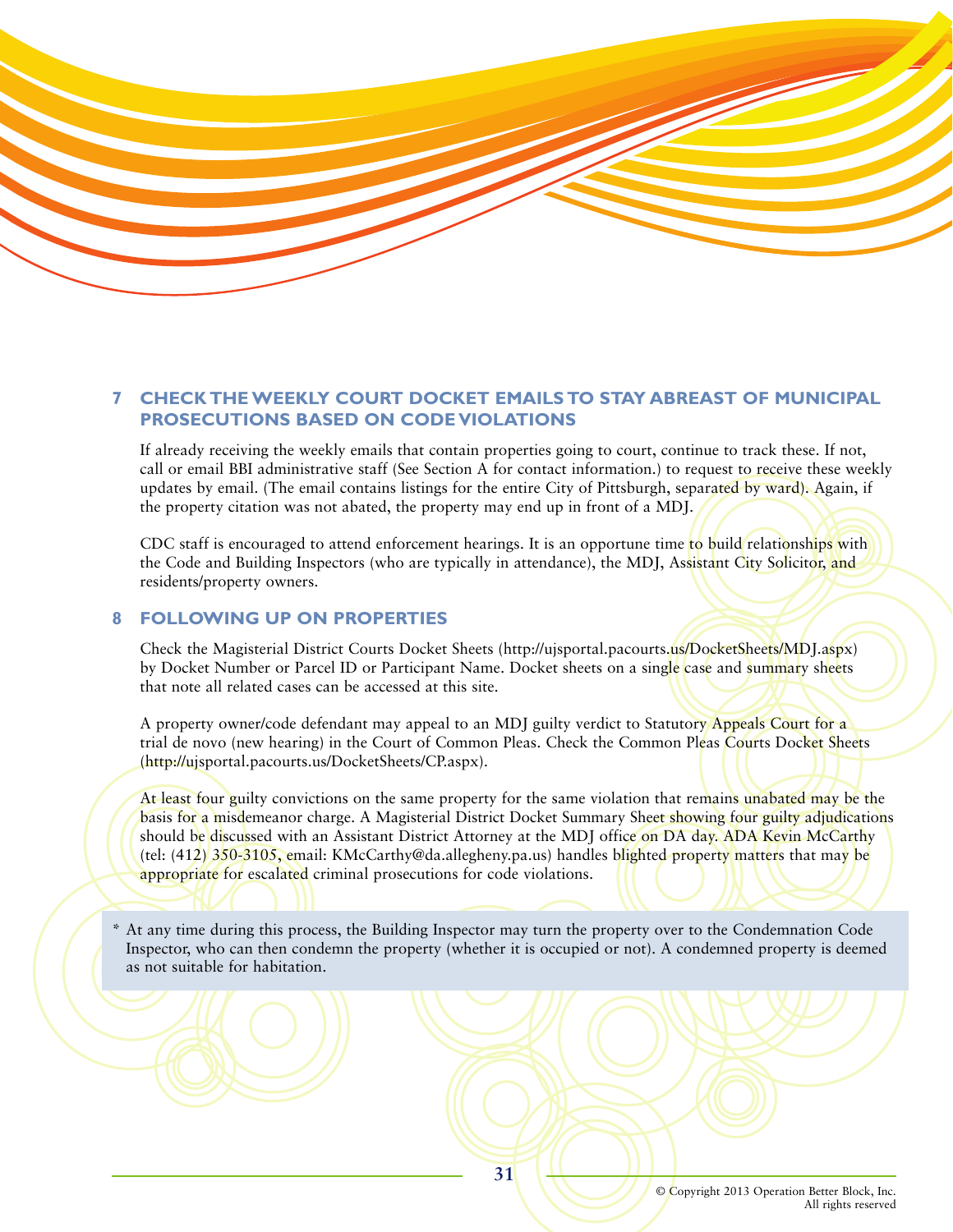# **Vacant Property Due Diligence (SECTION C)**

# **DUE DILIGENCE WITH REGARD TO PROPERTY CONDITION OF VACANT (INCLUDING CONDEMNED) PROPERTIES**

## **EXTERIOR AND INTERIOR INSPECTIONS**

*Vacant structure options: rehabilitation/demolition*

# Three (3) key questions:

### **1. What do the residents in proximity to the vacant property want to see happen with this property?**

Operation Better Block, Inc. (OBB) weighed the residents' with highest proximity to the vacant structures opinions heavily. Opinions were obtained only after relationships were developed between OBB and residents by way of resident surveys and one-on-ones and block cluster visioning processes.

## **2. What is the condition of the property?**

This step is a necessary component of the due diligence. The structural integrity of the building will determine if it is truly able to be rehabbed or needs to be razed. Having both exterior and interior inspections completed by a trained individual will be an integral part of the process to determine if the house can be saved, including if it will need to be gutted. Getting an estimate on how much will need to be put into the house will be beneficial. The portion below discusses how to gain access to a vacant structure in order to do the interior inspection.

#### **3. What is the development potential of the property?**

Aspects that include the economy also need to be taken into account. These are some questions to think about. What is the amount of funding that is available for rehab projects? What is the average sale price of houses in the neighborhood? How long are houses on the market before selling? Are people (potential homeowners) currently interested in moving to the neighborhood?

<sup>©</sup> Copyright 2013 Operation Better Block, Inc. All rights reserved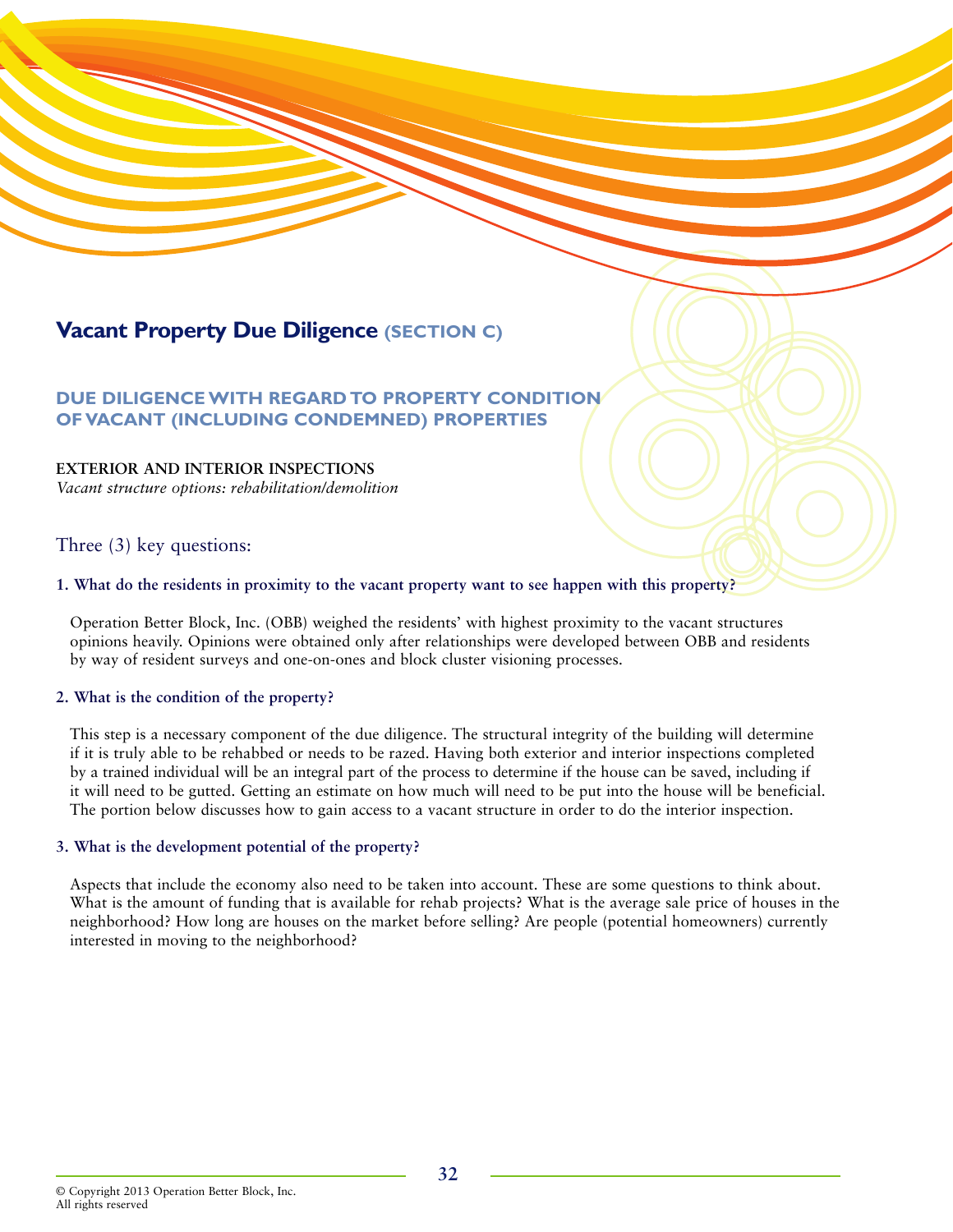

### **HOW TO GAIN ACCESS TO A VACANT STRUCTURE?**

*Access depends on the ownership status of the vacant structure.*

#### **> Private/owner in existence/nonresponsive**

**Code Enforcement** – File a complaint with 311. If the building is open, the City will send its boarding division to seal the building. Report any exterior conditions that do not comply with the Property Maintenance Code, i.e. holes in roof, no downspouts, disconnected downspouts, broken windows, etc.

**Court Appointed Conservator** – {See Handbook} Upon appointment, conservator is authorized to take immediate possession of the property and may conduct interior inspections. It is important to understand that this is not a quick way to gain access to a structure.

**Permission by Owner** – Permission may be difficult with an otherwise unresponsive owner but in certain circumstances it may be worthwhile. If conservatorship is being contemplated, consider carefully whether to contact the owner. An owner can make the property ineligible for conservatorship by minimal marketing of the property.

#### **> Private/decedent owner**

**Estate administration/personal representative appointed** – Research whether or not an estate has been opened. Search for an obituary that provides a date of death, then, search the Allegheny County Department of Court Records Wills/Orphans' Court Division for the Estate's attorney and personal representative. Contact the attorney, and, if no attorney, the personal representative to inquire about the property.

**Estate administration/no personal representative** – An estate attorney may conduct a search for heirs and petition the Allegheny County Orphans' Court to be appointed Administrator of the estate on behalf of a redevelopment authority or any creditor that has a claim against the property.

#### **> Public/Owned by City of Pittsburgh**

City may be marketing these properties for sale. Structures the City is marketing are re-keyed, inspected, and otherwise readied for people to walk through. Interested purchasers, even prior to being allowed access the property, are subject to a qualified-buyer check to ensure potential purchaser has no delinquent taxes. Start with a conversation with Ed Jacob in the City of Pittsburgh Department of Real Estate (412) 255-2314 to inquire about the property and to schedule a walk-through/inspection of the property.

When access to the interior of property is secured, invite someone with expertise in vacant property rehabilitation to inspect the properties and provide an objective assessment of the structural issues and economics involved with rehabilitation.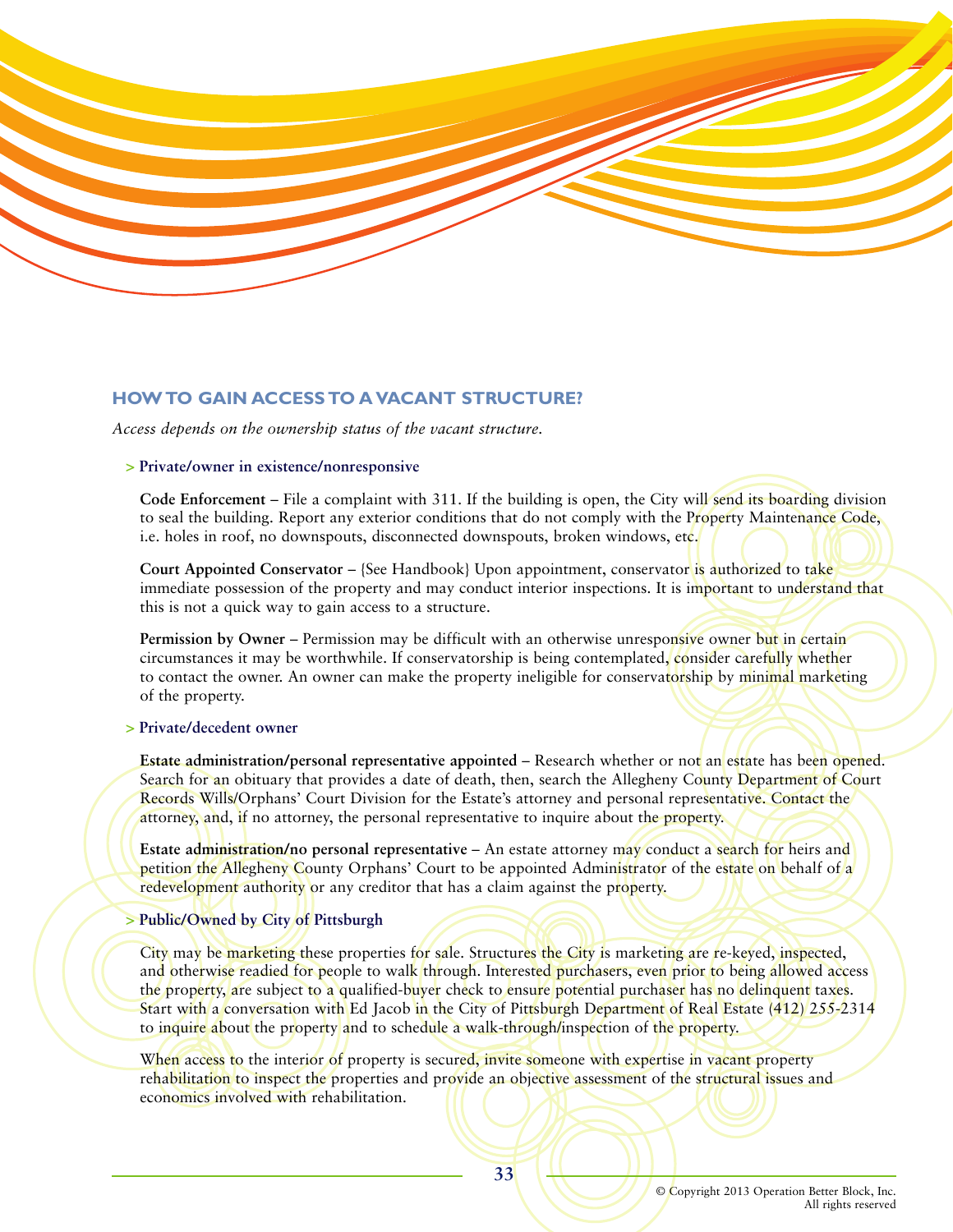

# **Vacant Property Due Diligence (SECTION C CONTINUED)**

#### **> Public/Owned by City of Pittsburgh with URA "hold" or "transfer to URA"**

Due to a URA hold on the property, the City is not likely to be marketing these properties for sale and will not have re-keyed, inspected, and otherwise readied the structure for people to walk through.

CDC representatives should request URA's Engineering & Construction department staff to conduct an exterior-only inspection of the structure which should indicate roughly the cost to rehab the structure without gaining entrance. If absolutely necessary to obtain interior access, contact Ed Jacob in the City of Pittsburgh Department of Real Estate (412) 255-2314 to request re-keying and readying the properties for inspection. The City will likely pass on the associated costs to URA for their re-keying and readying the properties for inspection.

Again, invite someone with expertise in vacant property rehabilitation to inspect the properties and provide an objective assessment of the structural issues and economics involved with rehabilitation.

### **> Public/Owned by URA**

Contact Susan Malys, URA Manager of Real Estate (412) 255-6680 to determine the availability of the property for possible sale and inspection.

**NOTE:** A structure that is vacant for even a couple of years, perhaps just a bad winter season, may deteriorate significantly and be subject to condemnation by the City of Pittsburgh Bureau of Building Inspection (BBI). If the property is owned by the City, even with a URA hold, BBI may request the approval of the Real Estate Division (not the URA) to raze a condemned structure if it becomes a priority for demolition.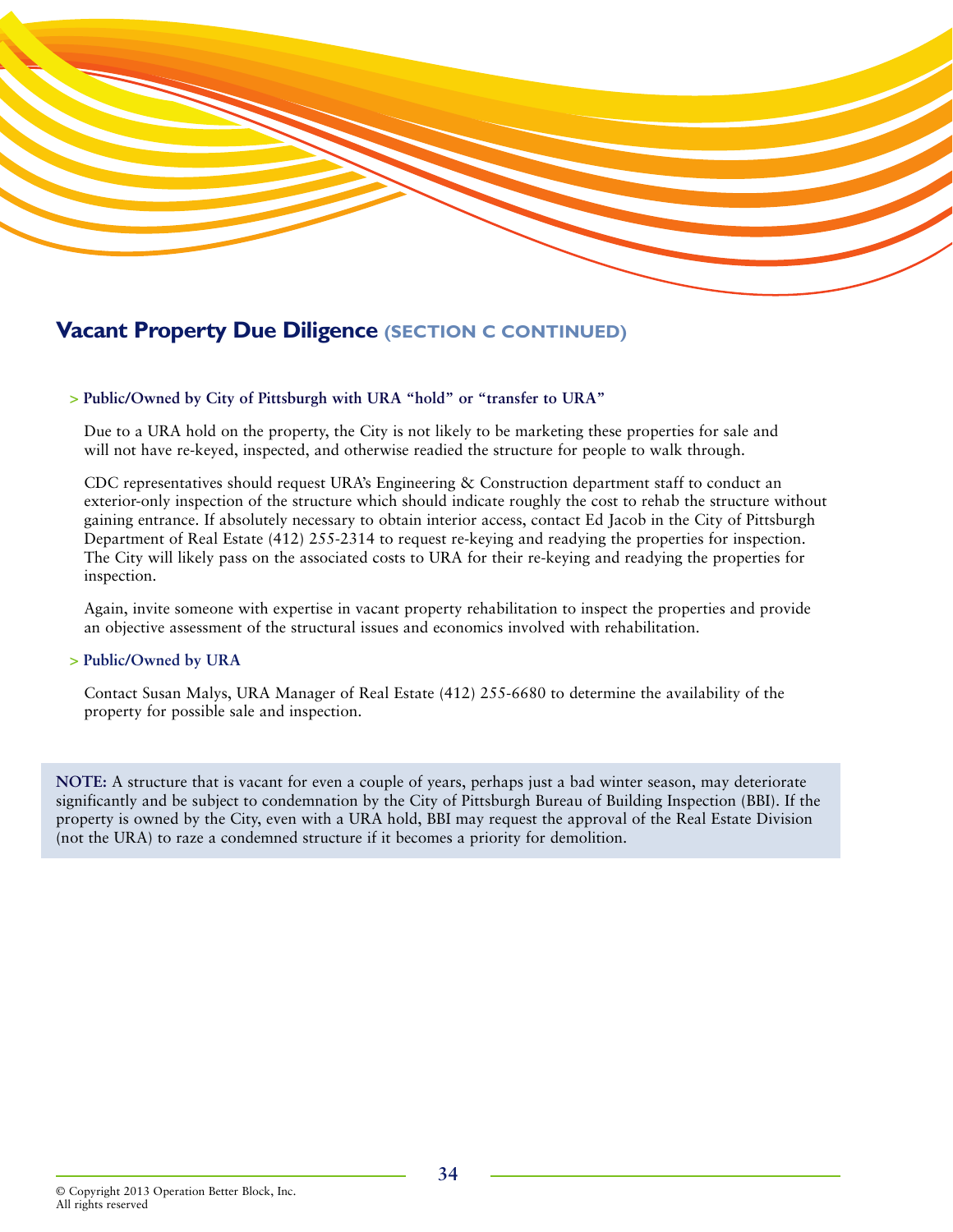

# **Priority Demolition (SECTION D)**

# **HOW TO GET A PROPERTY DEMOLISHED THAT IS ON THE CONDEMNED LIST: CDC PROCESSES**

- 1. Communicate prioritization with Condemnation Code Inspector via phone call
- 2. Reiterate this communication with Paul Loy via email
- 3. Give Condemnation Code Inspector a copy of this email to put in the property file

## **BBI PROCESSES**

- 1. Condemnation Code Inspector will put together a demo package.
- 2. Paul Loy will sign off of this.
- 3. Asbestos survey also completed at this time.
- 4. Condemnation Code Inspector will give the demo package to Sylvia Satariano.
- 5. Approximately one month later, Sylvia Satariano will put the demo package out to bid.

## **http://www.city.pittsburgh.pa.us/bbi/html/demolition\_postings.html**

- 6. One week later, BBI will typically accept the bids back and award the bid.
- 7. BBI will not share contractor's contact information, but once they have awarded the bid, Sylvia can be in contact with them and share with CDC their estimated timeframe for the demo.
- 8. Contractor will get asbestos permit from the County and then remove asbestos from the property.
- 9. Once this is completed, the property can be razed.
- 10. Demo specs may be able to be obtained from Condemnation Code Inspector, if interested.

It is important to keep in mind that once a privately-owned vacant property is condemned and demolished, the City will lien the property for the demo costs. Typically, this lien is in addition to liens for taxes that have accrued. In other words, demolition removes the dangerous structure, but the dirty title remains for that particular parcel. If the parcel is taken to Treasurer's Sale and becomes publicly-owned, the City can work to clear the title for an interested purchaser, CDC, or URA. However, if the parcel is privately-owned, the liens, back taxes, etc. will remain with that parcel.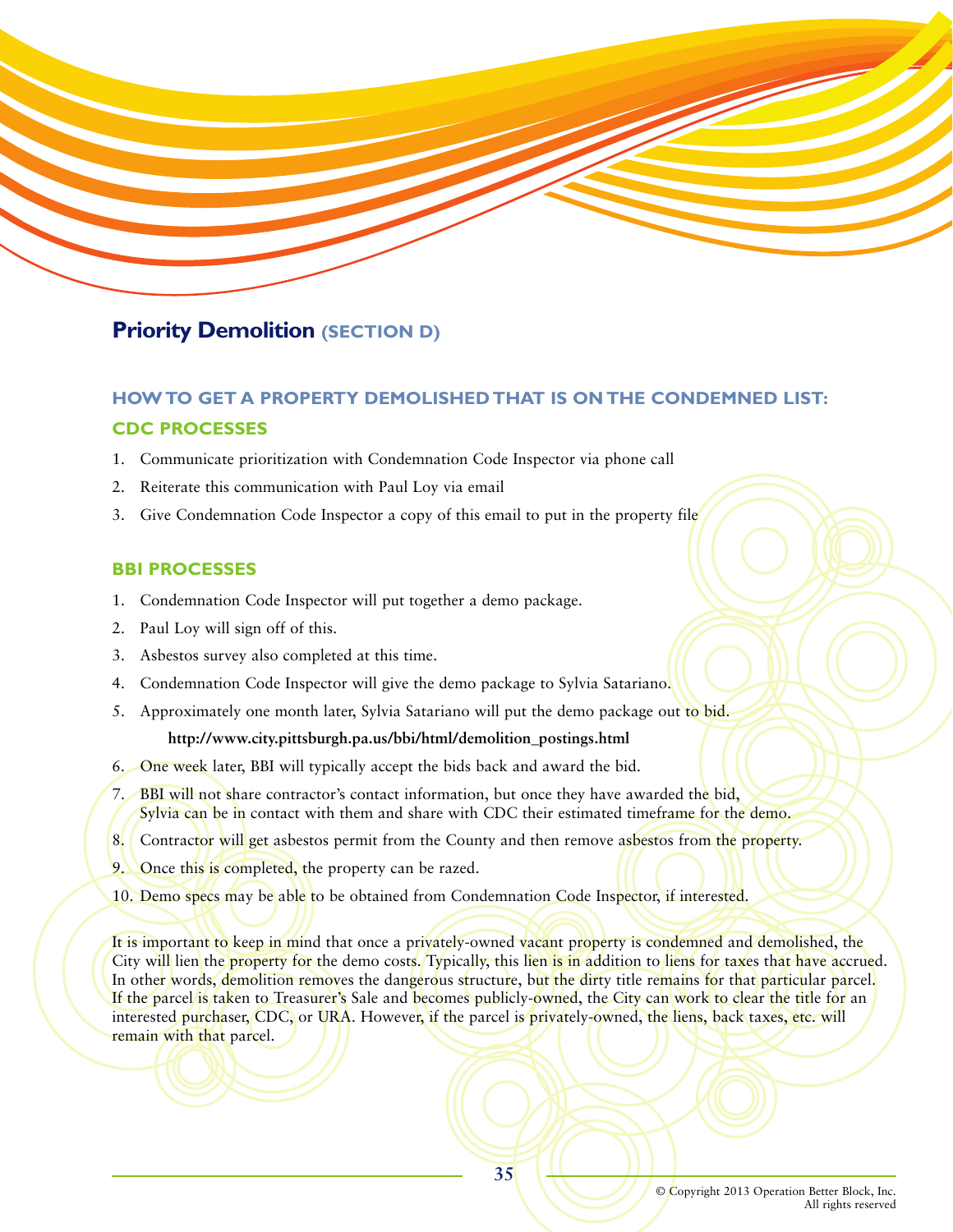# **Acknowledgements**

# **WE WOULD LIKE TO THANK THE FUNDERS AND PARTNERS WHO MADE THIS PROJECT POSSIBLE**

Richard King Mellon Foundation Pittsburgh Partnership for Neighborhood Development Heinz Endowments Housing Alliance of Pennsylvania

# **ADDITIONALLY,WE WOULD LIKE TO ACKNOWLEDGE OPERATION BETTER BLOCK'S BOARD OF DIRECTORS FOR THEIR SUPPORT**

Dr. John Wallace, Jr. *President, University of Pittsburgh*

Cmdr. Rashall Brackney *Vice President, Pittsburgh Bureau of Police*

Mr. Joel Simmons *Treasurer, PNC Bank* 

Mr. Barry DeGroot *Homewood Products*

Mr. Elwin Green *Homewood resident* Mr. Derrick Lopez *Homewood Children's Village*

Ms. Irene McLaughlin *Attorney at Law*

Ms. Shirley Wheaton *Homewood resident*

# **LASTLY,WE WOULD LIKE TO THANK OUR CONSULTANT ON THE SURVEY PORTION OF THE MANUAL**

Samantha Teixeira, MSW, *Ph.D. Candidate*

# **CONTRIBUTING AUTHORS**

Irene McLaughlin, Esq. *Consultant*

Demi Kolke, LSW *Senior Community Organizer, Operation Better Block, Inc.*